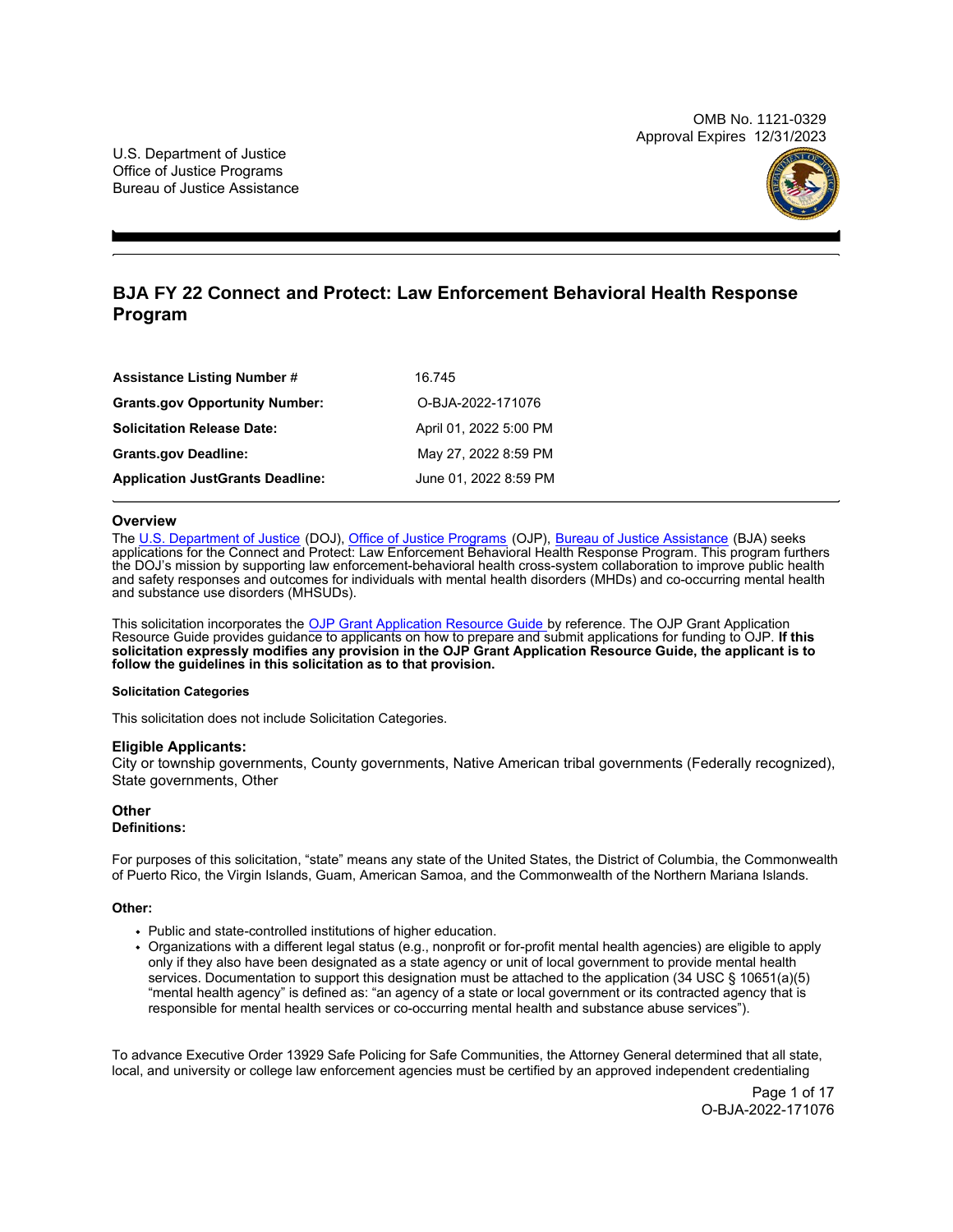<span id="page-1-0"></span>body or have started the certification process to be eligible for FY 2022 DOJ discretionary grant funding. To become certified, the law enforcement agency must meet two mandatory conditions: (1) the agency's use-of-force policies adhere to all applicable federal, state, and local laws, and (2) the agency's use-of-force policies prohibit chokeholds except in situations where use of deadly force is allowed by law. The certification requirement also applies to law enforcement agencies receiving DOJ discretionary grant funding through a subaward. For detailed information on this certification requirement, please visit <https://cops.usdoj.gov/SafePolicingEO> to access the Standards for Certification on Safe Policing for Safe Communities, the Implementation Fact Sheet, and the List of Designated Independent Credentialing Bodies.

All recipients and subrecipients (including any for-profit organization) must forgo any profit or management fee.

## **Contact Information**

For technical assistance with submitting the Application for Federal Assistance standard form (SF)**-**424 and a Disclosure of Lobbying Activities form (SF-LLL) in [Grants.gov,](https://Grants.gov) contact the [Grants.gov](https://Grants.gov) Customer Support Hotline at 800-518-4726, 606-545-5035, Grants.gov [Customer Support](https://www.grants.gov/web/grants/support.html), or support@grants.gov. The [Grants.gov](https://Grants.gov) Support Hotline operates 24 hours a day, 7 days a week, except on federal holidays.

For technical assistance with submitting the **full application** in DOJ's Justice Grants System (JustGrants), contact the JustGrants Service Desk at <u>JustGrants.Support@usdoj.gov</u> or 833-872-5175. The JustGrants Service Desk operates 5 a.m. to 9 p.m. eastern time Monday–Friday and 9 a.m. to 5 p.m. Saturday, Sunday, and federal holidays.

For assistance with any other requirements of this solicitation, contact the OJP Response Center by telephone at 800–851–3420 or TTY: 301–240–6310 (hearing impaired only) or by email at <u>grants@ncjrs.gov</u>. The OJP Response Center hours of operation are 10 a.m. to 6 p.m. eastern time Monday–Friday, and 10 a.m. to 8 p.m. on the solicitation close date.

## **Submission Information**

Applications will be submitted to DOJ in two steps:

**Step 1:** The applicant must submit by the [Grants.gov](https://Grants.gov) deadline the required Application for Federal Assistance standard form (SF)-424 and a Disclosure of Lobbying Activities (SF-LLL) form when they register in [Grants.gov](https://Grants.gov) at https://www.grants.gov/web/grants/register.html. To register in [Grants.gov,](https://Grants.gov) the applicant will need to ensure that its System for Award Management (SAM) registration is current.

**Step 2:** The applicant must then submit the **full application,** including attachments, in JustGrants at [JustGrants.usdoj.gov](https://justicegrants.usdoj.gov/). To be considered timely, the full application must be submitted in JustGrants by the JustGrants application deadline. OJP encourages applicants to review the "How to Apply" section in the OJP Grant Application [Resource Guide](https://www.ojp.gov/funding/apply/ojp-grant-application-resource-guide#apply) and the [JustGrants website](https://justicegrants.usdoj.gov/news) for more information, resources, and training.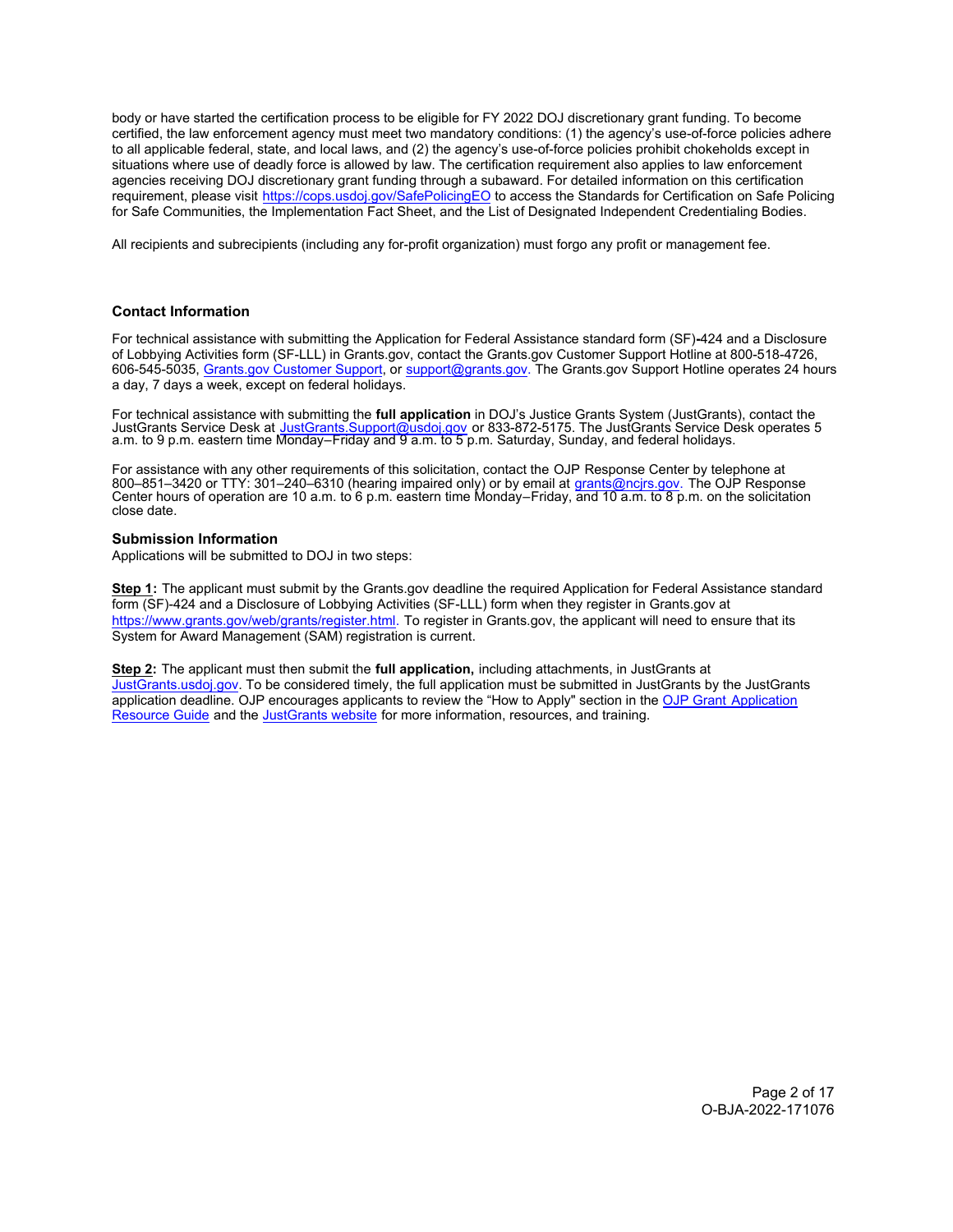# **Contents**

| <b>Contact Information</b>                                                              | $\overline{2}$   |
|-----------------------------------------------------------------------------------------|------------------|
| <b>Program Description</b>                                                              | 5                |
| Overview                                                                                | 5                |
| <b>Statutory Authority</b>                                                              | 5                |
| Specific Information                                                                    | 5                |
| Goals, Objectives, Deliverables, and Timeline                                           | 5                |
| Evidence-Based Programs or Practices                                                    | 6                |
| Information Regarding Potential Evaluation of Programs and Activities                   | 6                |
| <b>OJP Priority Areas</b>                                                               | 6                |
| <b>Connect and Protect Priorities:</b>                                                  | 6                |
| <b>Federal Award Information</b>                                                        | $\overline{7}$   |
| Awards, Amounts and Durations                                                           | $\overline{7}$   |
| <b>Continuation Funding Intent</b>                                                      | $\overline{7}$   |
| Availability of Funds                                                                   | $\overline{7}$   |
| <b>Types of Awards</b>                                                                  | $\overline{7}$   |
| Financial Management and System of Internal Controls                                    | $\overline{7}$   |
| <b>Budget Information</b>                                                               | $\overline{7}$   |
| Cost Sharing or Matching Requirement                                                    | 8                |
| Pre-agreement Costs (also known as Pre-award Costs)                                     | 8                |
| Limitation on Use of Award Funds for Employee Compensation: Waiver                      | 8                |
| Prior Approval, Planning, and Reporting of Conference/Meeting/Training Costs            | 8                |
| Costs Associated with Language Assistance (if applicable)                               | 8                |
| <b>Eligibility Information</b>                                                          | 8                |
| Application and Submission Information                                                  | 9                |
| Information to Complete the Application for Federal Assistance (SF-424)                 | 9                |
| Standard Applicant Information (JustGrants 424 and General Agency Information)          | 9                |
| Proposal Abstract                                                                       | $\boldsymbol{9}$ |
| <b>Proposal Narrative</b>                                                               | $\boldsymbol{9}$ |
| Note on Project Evaluations                                                             | 11               |
| Goals, Objectives, Deliverables, and Timeline                                           | 11               |
| <b>Budget and Associated Documentation</b>                                              | 11               |
| Budget Worksheet and Budget Narrative (Web-based Form)                                  | 11               |
| Indirect Cost Rate Agreement (if applicable)                                            | 11               |
| Financial Management Questionnaire (including applicant disclosure of high-risk status) | 11               |
| Disclosure of Process Related to Executive Compensation                                 | 11               |
| Memoranda of Understanding (MOUs) and Other Supportive Documents                        | 11               |
| <b>Additional Application Components</b>                                                | 11               |
| <b>Tribal Authorizing Resolution</b>                                                    | 11               |
| Research and Evaluation Independence and Integrity Statement                            | 11               |
| <b>Disclosures and Assurances</b>                                                       | 11               |
| Disclosure of Lobbying Activities                                                       | 11               |
| <b>DOJ Certified Standard Assurances</b>                                                | 11               |
| Applicant Disclosure of Duplication in Cost Items                                       | 12 <sup>°</sup>  |
| DOJ Certifications Regarding Lobbying; Debarment, Suspension and Other Responsibility   |                  |
| Matters; and Drug-Free Workplace Requirements                                           | 12 <sup>°</sup>  |
| Applicant Disclosure and Justification - DOJ High Risk Grantees (if applicable)         | 12 <sup>°</sup>  |
| How to Apply                                                                            | 12 <sup>2</sup>  |
|                                                                                         |                  |

Page 3 of 17 O-BJA-2022-171076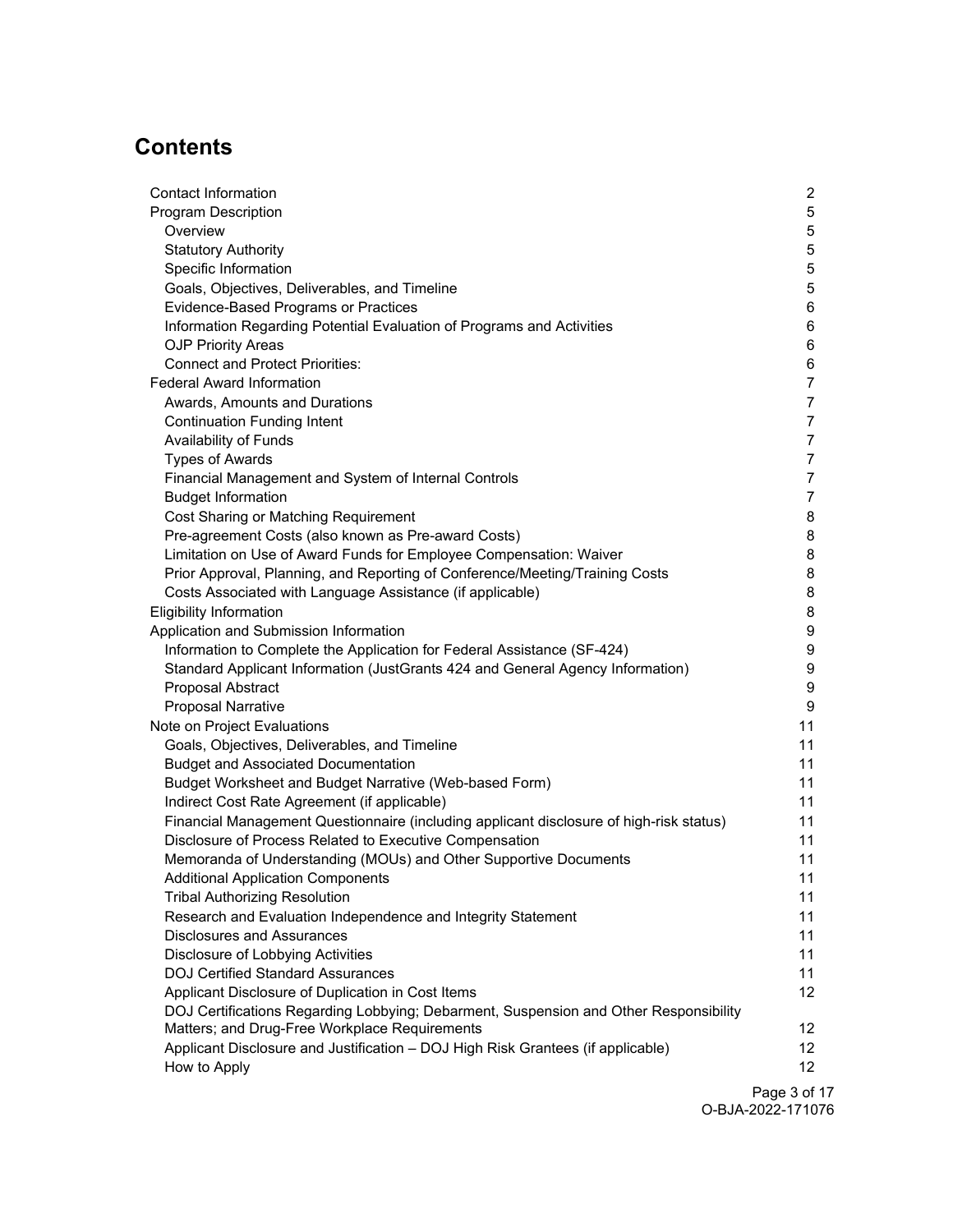| <b>Submission Dates and Time</b>                                                    | 12 |
|-------------------------------------------------------------------------------------|----|
| Application Review Information                                                      | 13 |
| <b>Review Criteria</b>                                                              | 13 |
| <b>Review Process</b>                                                               | 13 |
| <b>Federal Award Administration Information</b>                                     | 14 |
| <b>Federal Award Notices</b>                                                        | 14 |
| Administrative, National Policy, and Other Legal Requirements                       | 14 |
| Information Technology (IT) Security Clauses                                        | 14 |
| General Information about Post-Federal Award Reporting Requirements                 | 14 |
| Federal Awarding Agency Contact(s)                                                  | 14 |
| Other Information                                                                   | 14 |
| Freedom of Information and Privacy Act (5 U.S.C. 552 and 5 U.S.C. 552a)             | 14 |
| Provide Feedback to OJP                                                             | 14 |
| Performance Measures                                                                | 14 |
| <b>Application Checklist</b>                                                        | 15 |
| BJA FY 2022 Connect and Protect: Law Enforcement Behavioral Health Response Program | 15 |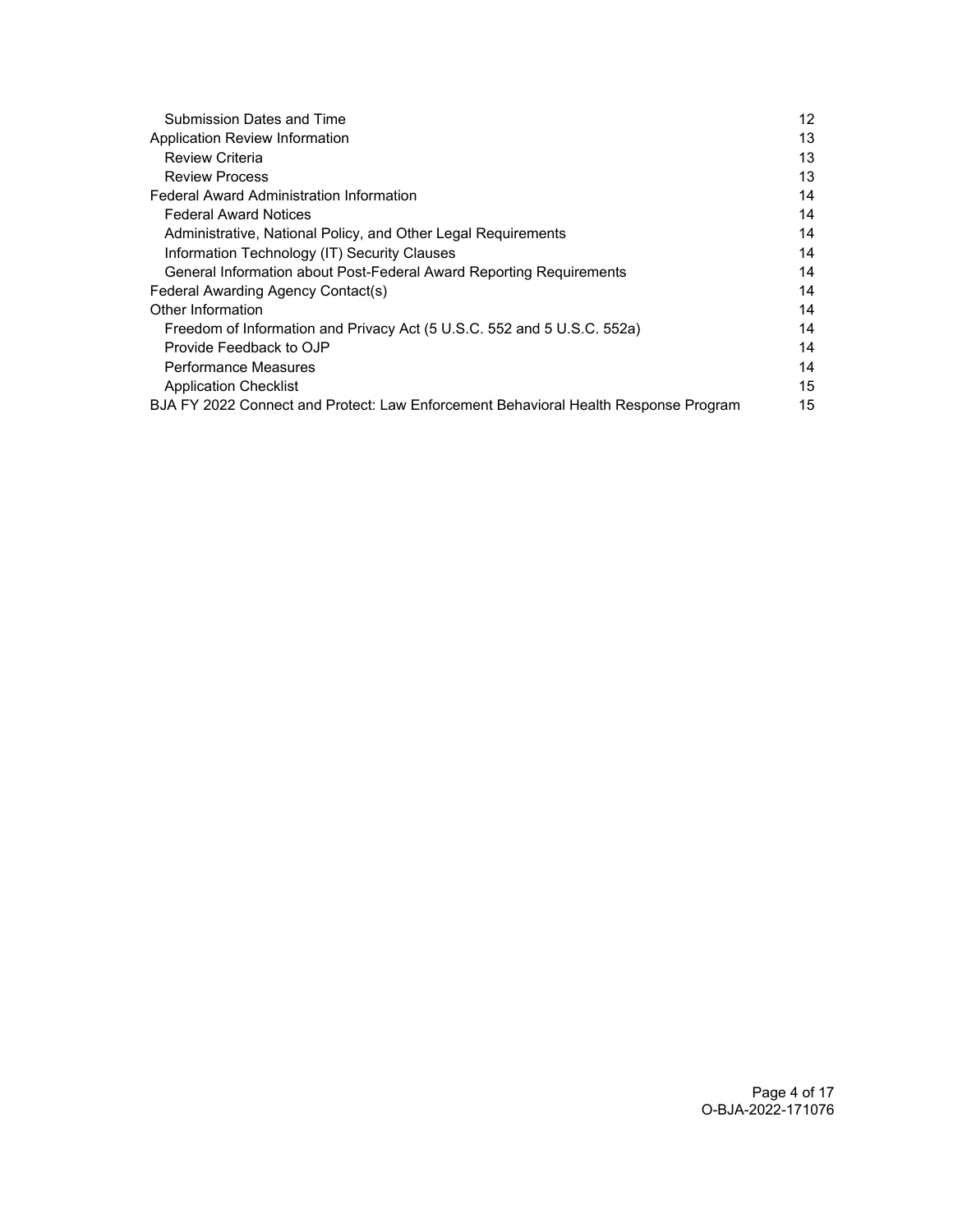## <span id="page-4-0"></span>**Program Description**

## **Overview**

OJP is committed to advancing work that promotes civil rights and racial equity, increases access to justice, supports crime victims and individuals impacted by the justice system, strengthens community safety and protects the public from crime and evolving threats, and builds trust between law enforcement and the community. The Connect and Protect: Law Enforcement Behavioral Health Response Program is part of the Justice and Mental Health Collaboration Program (JMHCP). It offers grants to promote public safety and public health by helping entities prepare, create, or expand comprehensive plans and then implement these collaborative projects to target [preliminarily qualified individuals](https://www.congress.gov/bill/114th-congress/house-bill/34/text) with mental health disorders (MHDs) or co-occurring mental health and substance use disorders (MHSUDs).

#### **BJA will only accept applications that demonstrate the proposed project will be administered jointly by an agency with responsibility for criminal or juvenile justice activities and a mental health agency.**

## **Statutory Authority**

Any awards under this solicitation would be made under the Department of Justice Appropriations Act, 2022  $3XE / 1R$ 

#### **Specific Information**

The Connect and Protect: Law Enforcement Behavioral Health Response Program is specifically designated to support law enforcement and behavioral health cross-system collaboration and to improve public health and safety responses and outcomes for individuals with MHDs or co-occurring MHSUDs who come into contact with the criminal justice system. BJA is seeking applicants to design or enhance a law enforcement-behavioral health response to people with MHDs and cooccurring MHSUDs who come into contact with law enforcement.

## **Goals, Objectives, Deliverables, and Timeline**

#### **Goals**

To plan, create, or expand comprehensive collaboration response programs that target preliminarily qualified individuals with MHDs or MHSUDs and promote public health and safety. The definition of "preliminarily qualified offender" is outlined in the 21st Century Cures Act and codified at 34 U.S.C. 10651(9)(A). See text at: Text - H.R.34 - [114th Congress](https://www.congress.gov/bill/114th-congress/house-bill/34/text)  [\(2015-2016\): 21st Century Cures Act | Congress.gov | Library of Congress.](https://www.congress.gov/bill/114th-congress/house-bill/34/text)

#### **Objectives**

- 1. Design and implement a best practice program in crisis response based on present information to assist law enforcement officers during encounters with people who have MHDs or co-occurring MHSUDs. These could include any of the following:
- a. [Crisis Intervention Teams \(CIT\)](https://78ff2097-07ba-4f47-a7fc-65d0ff6db1b7.filesusr.com/ugd/313296_14ca1e6710bb4d6daa88bacb127da069.pdf)
- b. [Co-Responder Teams](https://78ff2097-07ba-4f47-a7fc-65d0ff6db1b7.filesusr.com/ugd/313296_4a364b2093ed4fb9be28dd6dd977816b.pdf)
- c. [Law Enforcement-based Case Management Services](https://78ff2097-07ba-4f47-a7fc-65d0ff6db1b7.filesusr.com/ugd/313296_1f6fa5d6933b4feea1bd8ce378e999b1.pdf)
- d. [Law Enforcement Assisted Diversion \(LEAD\)](https://78ff2097-07ba-4f47-a7fc-65d0ff6db1b7.filesusr.com/ugd/313296_3fe253651ac5403bb85d85550a9149fc.pdf)
- e. [Mobile Crisis Teams](https://78ff2097-07ba-4f47-a7fc-65d0ff6db1b7.filesusr.com/ugd/313296_8d01cdc7187a489893197f2d07300ee6.pdf)
- f. [Crisis Resolution and Home Treatment Teams](https://78ff2097-07ba-4f47-a7fc-65d0ff6db1b7.filesusr.com/ugd/313296_1434f645fdcc4306a32521455dcaa580.pdf)
- g. [EMS and Ambulance-based Responses](https://78ff2097-07ba-4f47-a7fc-65d0ff6db1b7.filesusr.com/ugd/313296_6b9bf4a2e40846d8ac5cf7335527f7f0.pdf)
- 1. Plan and deliver a law enforcement agency response program, in coordination with a mental health agency, that includes services to improve or enhance the response.
- 2. Pay salaries, as well as expenses such as training (overtime) and coordination activities, to [design and](https://bja.ojp.gov/program/pmhc) [implement a police-mental health collaboration program \(PMHC\).](https://bja.ojp.gov/program/pmhc)
- 3. Engage citizens through officer outreach and education to improve public safety.
- 4. Build positive community relations and trust through public communication strategies.
- 5. Enhance officer knowledge and skills in responding to community members with MHDs or co-occurring MHSUDs.
- 6. Increase public safety agency capacity to develop and sustain the program by collecting data to inform practices, create stakeholder groups, develop policy, and encourage ongoing professional development.
- 7. Seek guidance, then incorporate and build upon [successful strategies for PMHCs](https://csgjusticecenter.org/publications/justice-and-mental-health-collaboration-program-overview/).

#### **Deliverables**

The Connect and Protect: Law Enforcement Behavioral Health Response Program requires a two-phase process consisting of planning and implementation activities. The planning phase is up to 12 months. The implementation phase

> Page 5 of 17 O-BJA-2022-171076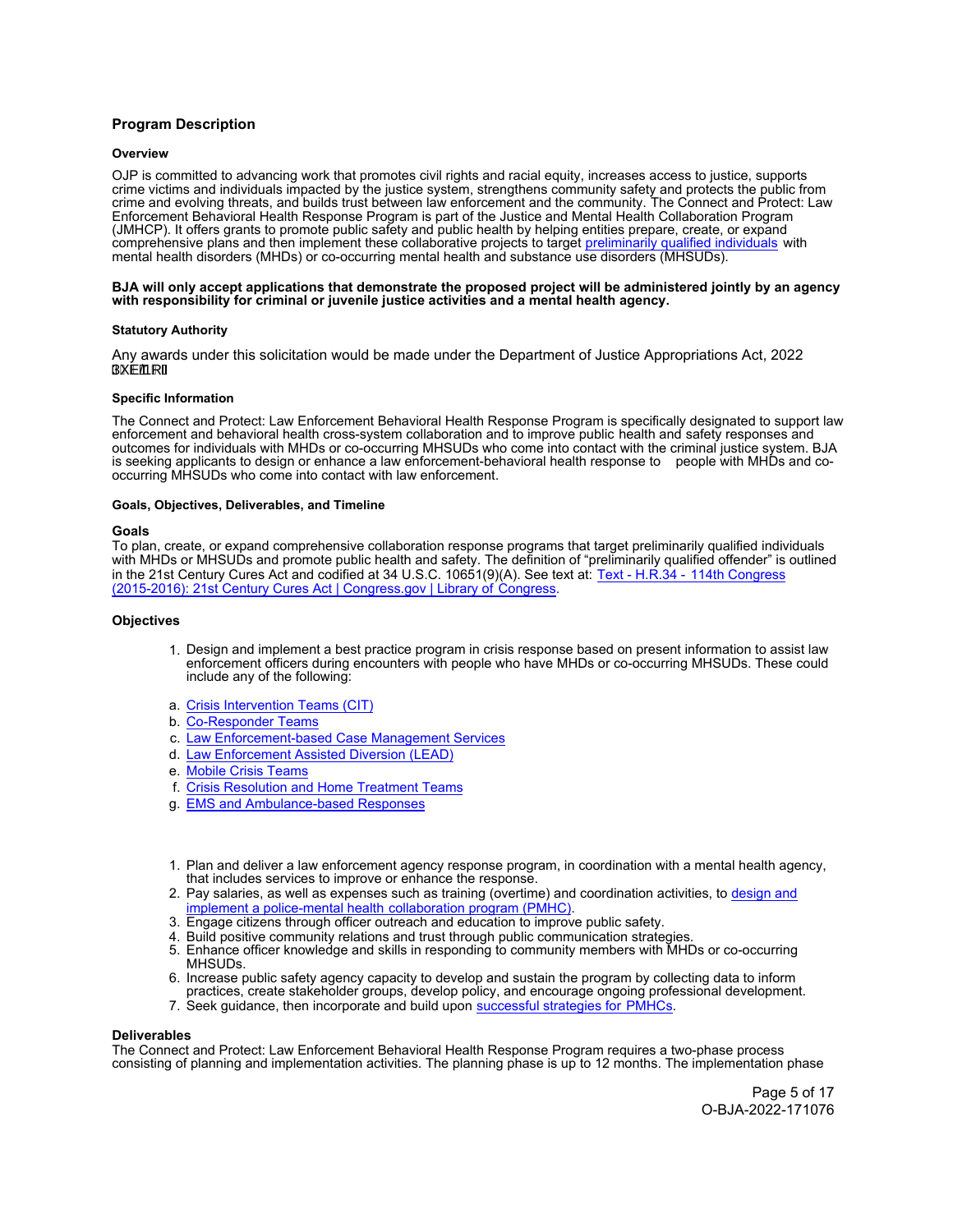<span id="page-5-0"></span>will begin once the grantee has met the requirements of the planning phase, to include completion of the required planning and implementation guide, and will continue for the remaining time of the grant.

- Document the approach to implementing or enhancing law enforcement-behavioral health responses for individuals with MHDs or co-occurring MHSUDs who come in contact with the criminal justice system.
- Collect data on program use, effectiveness, and outcomes and analyze across different demographics. Conduct an evaluation of the PMHC and community satisfaction. Working with a researcher to collect program data is an allowable expense.
- Engage in regular training and technical assistance activities with the BJA training and technical assistance partner, to include completion of the planning and implementation guide.
- Outline a plan for obtaining the necessary support to sustain and continue the proposed collaboration program following the conclusion of federal support.

The Goals, Objectives, and Deliverables are directly related to the performance measures that show the completed work's results, as discussed under the "Application and Submission Information" section.

## **Evidence-Based Programs or Practices**

OJP strongly encourages the use of data and evidence in policymaking and program development for criminal justice, juvenile justice, and crime victim services. For additional information and resources on evidence-based programs or practices, see the [OJP Grant Application Resource Guide.](https://www.ojp.gov/funding/apply/ojp-grant-application-resource-guide#evidence-based)

## **Information Regarding Potential Evaluation of Programs and Activities**

OJP may conduct or support an evaluation of the programs and activities funded under this solicitation. For additional information, see the <u>OJP Grant Application Resource Guide</u> section entitled "Information Regarding Potential Evaluation of Programs and Activities."

## **OJP Priority Areas**

The Department of Justice is committed to advancing work that promotes civil rights and racial equity, increases access to justice, supports crime victims and individuals impacted by the justice system, strengthens community safety and protects the public from crime and evolving threats, and builds trust between law enforcement and the community.

Priority Considerations Supporting Executive Order 13985, *Advancing Racial Equity and Support for Underserved Communities Through the Federal Government*

Consistent with this Executive Order, the term "underserved community" refers to a population sharing a particular characteristic, as well as a geographic community, that has been systematically denied a full opportunity to participate in aspects of economic, social, and civic life or whose members have been historically underserved, marginalized, and adversely affected by inequality. Such communities include, among others, Black people, Hispanics and Latino/a/e people, Native American and other Indigenous peoples of North America (including Alaska Natives, Eskimos, and Aleuts), Asian Americans, Native Hawaiians, and Pacific Islanders.

In support of Executive Order 13985, OJP will:

Give priority consideration to applications that include project(s) that will promote racial equity and the removal of barriers to access and opportunity for communities that have been historically underserved, marginalized, and adversely affected by inequality, when making award decisions.

To receive this consideration, the applicant must describe how the proposed project(s) will address potential inequities and barriers to equal opportunity, and/or contribute to greater access to services for underserved and historically marginalized populations.

## **Connect and Protect Priorities:**

- Promote effective strategies by law enforcement to identify and reduce the risk of harm to individuals with MHDs or co-occurring MHSUDs who encounter law enforcement and improve public safety.
- Promote effective strategies for the identification and treatment of females who have been incarcerated with MHDs or co-occurring MHSUDs.
- Propose interventions that have been shown by empirical evidence to reduce recidivism. When appropriate, use validated assessment tools to target people who have been incarcerated with a moderate or high risk of recidivism and a need for treatment services.

Page 6 of 17 O-BJA-2022-171076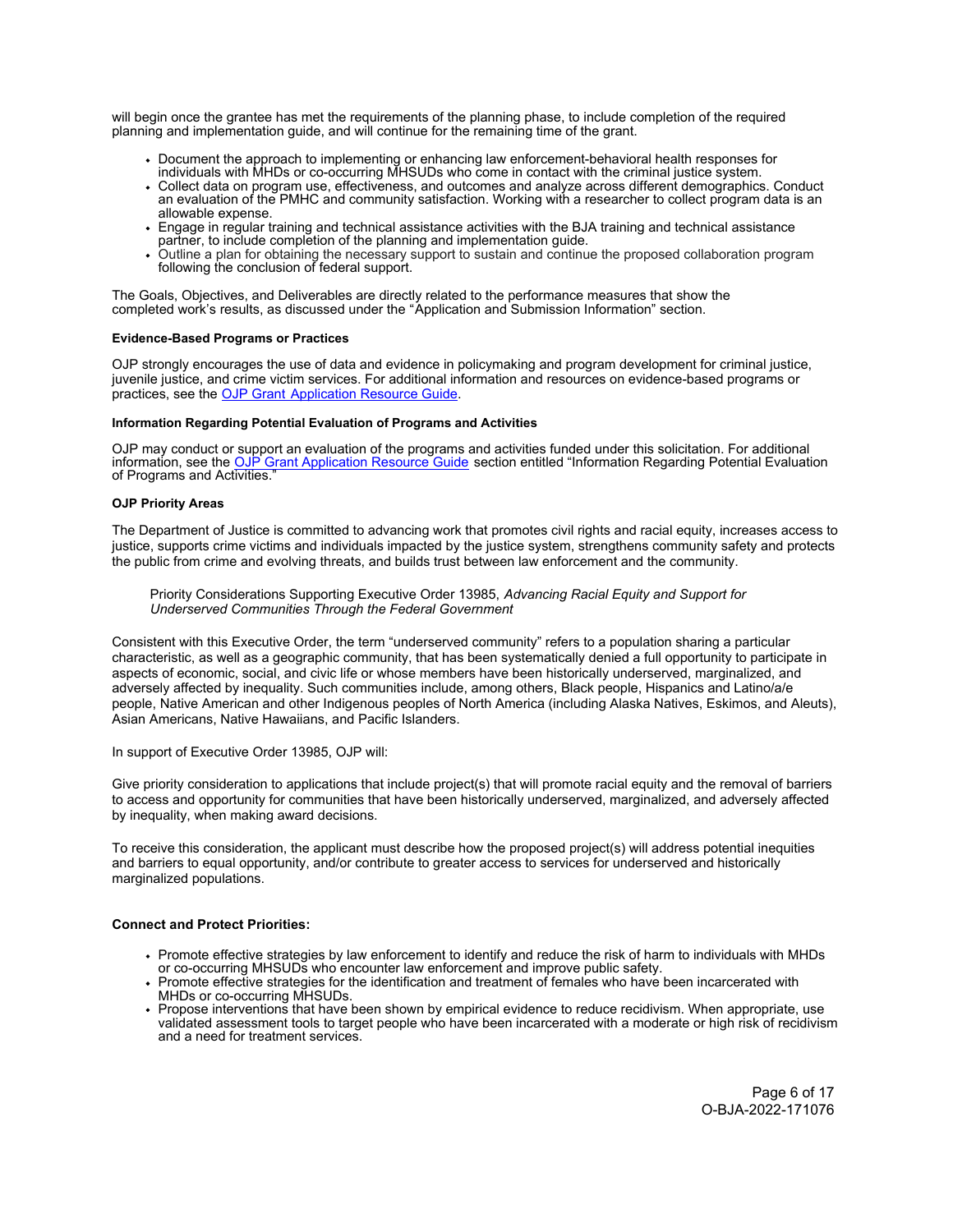<span id="page-6-0"></span>To receive priority consideration under any of these areas, applicants must identify, in the proposal abstract, each area for which priority consideration is being sought, and describe, in the proposal narrative, how they will address each priority.

Note: Addressing these priority areas is one of many factors that OJP considers in making funding decisions. Receiving priority consideration for one or more priority areas is not a guarantee of an award.

#### **Federal Award Information**

## **Solicitation Categories**

This solicitation does not include Solicitation Categories.

#### **Awards, Amounts and Durations**

| <b>Anticipated Number of Awards</b>          | Anticipated Maximum Dollar Amount of Awards    |
|----------------------------------------------|------------------------------------------------|
| 27                                           | \$550,000.00                                   |
| <b>Period of Performance Start Date</b>      | <b>Period of Performance Duration (Months)</b> |
| 10/1/22 12:00 AM                             | 36                                             |
| Apticipated Total Amount to be Awarded Under |                                                |

## **Anticipated Total Amount to be Awarded Under Solicitation**  \$15,000,000.00

## **Continuation Funding Intent**

BJA may, in certain cases, provide additional funding in future years to awards made under this solicitation through continuation awards. OJP will consider, among other factors, OJP's strategic priorities, a recipient's overall management of the award, and the award-funded work's progress, when making continuation award decisions.

#### **Availability of Funds**

This solicitation, and awards (if any are made) under this solicitation, are subject to the availability of appropriated funds and to any modifications or additional requirements that may be imposed by the agency or by law. In addition, nothing in this solicitation is intended to, and does not, create any right or benefit, substantive or procedural, enforceable at law or in equity by any party against the United States; its departments, agencies, or entities; its officers, employees, or agents; or any other person.

#### **Types of Awards**

BJA expects to make awards under this solicitation as grants. See the "Administrative, National Policy, and Other Legal Requirements" section of the [OJP Grant Application Resource Guide](https://www.ojp.gov/funding/apply/ojp-grant-application-resource-guide#administrative) for a brief discussion of important statutes, regulations, and award conditions that apply to many (or in some cases, all) OJP grants.

#### **Financial Management and System of Internal Controls**

Award recipients and subrecipients (including recipients or subrecipients that are pass-through entities) must, as described in the Part 200 Uniform Requirements as set out at 2 C.F.R. 200.303, comply with standards for financial and program management. See [OJP Grant Application Resource Guide](https://www.ojp.gov/funding/apply/ojp-grant-application-resource-guide#fm-internal-controls) for additional information.

#### **Budget Information**

Applicants should structure their budgets to allocate \$100,000 to complete the planning phase within 12 months of receiving final OJP approval of the project's budget. The applicant will need to clearly identify which budget line items are planning costs. While applicants will be required to submit a budget for the entire 36-month project at the time of application submission, they may have the opportunity to revise their budget based on any outcomes from the planning phase.

Budget approval and coordination with BJA and a technical assistance coordinator are required to complete Phase 1 before beginning the implementation phase.

In addition to unallowable costs identified in the [DOJ Grants Financial Guide,](https://www.ojp.gov/funding/financialguidedoj/iii-postaward-requirements#4iydzm) award funds may not be used for the following:

> Page 7 of 17 O-BJA-2022-171076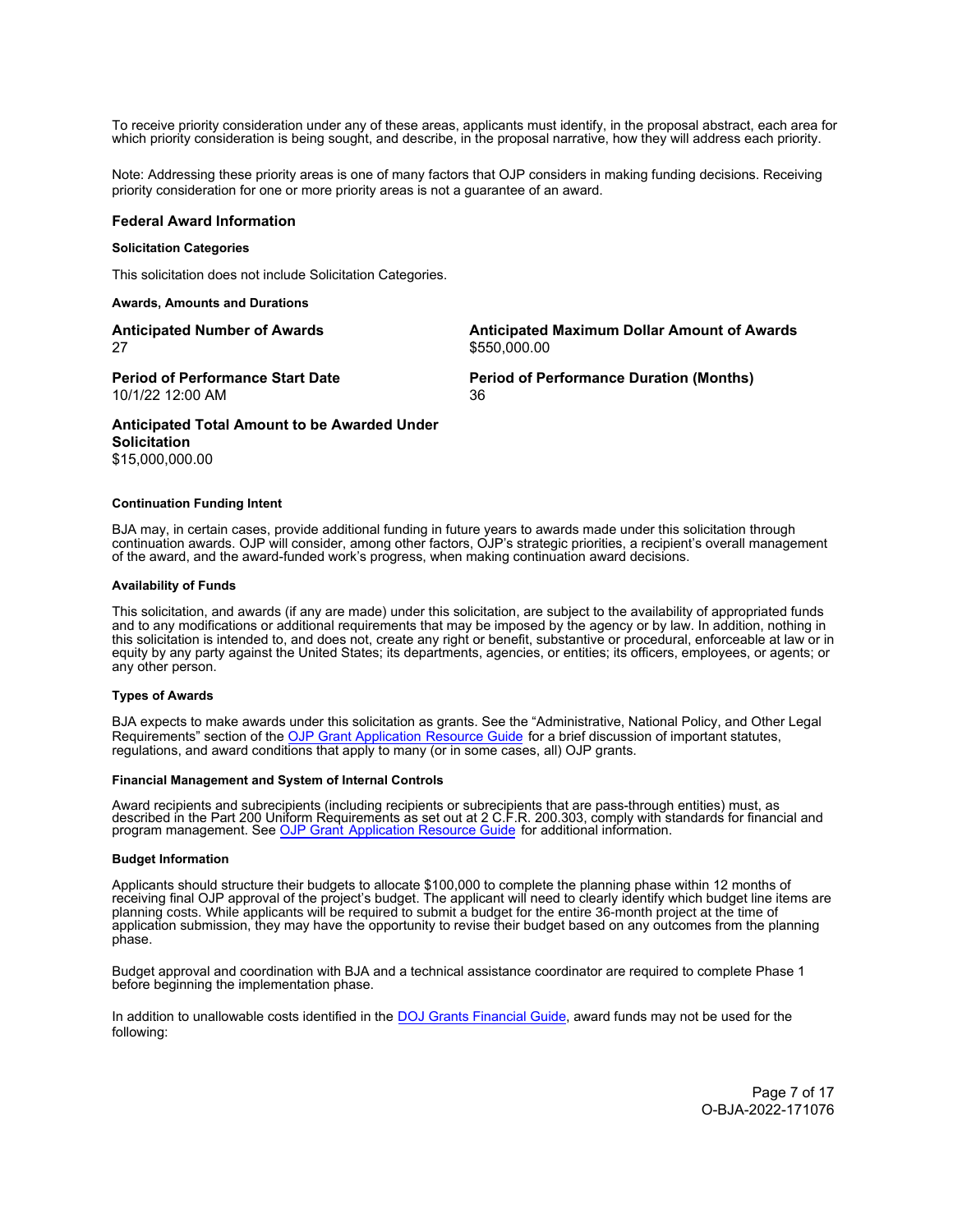- <span id="page-7-0"></span>• Prizes, rewards, entertainment, trinkets, or any other monetary incentives
- Client stipends
- Gift cards
- Vehicle purchases
- Food and beverages

The use of BJA grant funds for unmanned aircraft systems (UAS), including unmanned aircraft vehicles (UAV), and all accompanying accessories to support UAS or UAV, is unallowable.

#### **Cost Sharing or Matching Requirement**

This solicitation requires a 20 percent **cash and/or in-kind match** in years 1 and 2, and a 40 percent **cash and/or inkind match** in year 3. Federal funds awarded under this solicitation may not cover more than 80 percent of the funded project's total costs in years 1 and 2, and 60 percent of the funded project's total costs in year 3. An applicant must identify the source of the 20 percent nonfederal portion of the funded project's total costs for years 1 and 2 and describe how it will use the match funds. In addition, applicants proposing a third project year must identify the source of the 40 percent nonfederal portion of year 3's project costs and describe how it will use the match funds. If a successful application proposes a voluntary match amount, and OJP approves the budget, then the total match amount incorporated into the approved budget becomes mandatory and subject to audit. ("Match" funds may be used only for purposes that would be allowable for the federal funds.) Recipients must satisfy this match requirement with cash or in-kind match. The formula for calculating match is:

 $\frac{1}{2}$  Federal Share Percentage = Adjusted (Total) Project Costs

Required Recipient's Share Percentage x Adjusted Project Cost = Required Match

**Example:** 80 percent/20 percent match requirement: For a federal award amount of \$500,000, calculate match as follows:

| $$500,000 = $625,555$ | 20 percent x $$625,555 = $125,111$ match |
|-----------------------|------------------------------------------|
| 80 percent            |                                          |

**Example:** 60 percent/40 percent match requirement: For a federal award amount of \$350,000, calculate match as follows:

| $$350,000 = $583,333$ | 40 percent x $$583,333 = $233,333$ match |
|-----------------------|------------------------------------------|
| 60 percent            |                                          |

See the [OJP Grant Application Resource Guide](https://www.ojp.gov/funding/apply/ojp-grant-application-resource-guide#cost-sharing) for additional information on this match requirement. For step-by-step instructions for entering match amounts in the budget, see the [Budget Summary Match Guide.](https://justicegrants.usdoj.gov/sites/g/files/xyckuh296/files/media/document/budget-summary-match-guide.pdf)

## **Pre-agreement Costs (also known as Pre-award Costs)**

See the [OJP Grant Application Resource Guide](https://www.ojp.gov/funding/apply/ojp-grant-application-resource-guide#pre-agreement-costs) information on Pre-agreement Costs (also known as Pre-award Costs).

## **Limitation on Use of Award Funds for Employee Compensation: Waiver**

See the [OJP Grant Application Resource Guide](https://www.ojp.gov/funding/apply/ojp-grant-application-resource-guide#limitation-use-award) information on the Limitation on Use of Award Funds for Employee Compensation; Waiver.

#### **Prior Approval, Planning, and Reporting of Conference/Meeting/Training Costs**

See the [OJP Grant Application Resource Guide](https://www.ojp.gov/funding/apply/ojp-grant-application-resource-guide#prior-approval) for information on Prior Approval, Planning, and Reporting of Conference/Meeting/Training Costs.

#### **Costs Associated with Language Assistance (if applicable)**

See the [OJP Grant Application Resource Guide](https://www.ojp.gov/funding/apply/ojp-grant-application-resource-guide#costs-associated) for information on Costs Associated with Language Assistance.

## **Eligibility Information**

For eligibility information, see the solicitation cover page.

For information on cost sharing or match requirements, see the "Federal Award Information" section.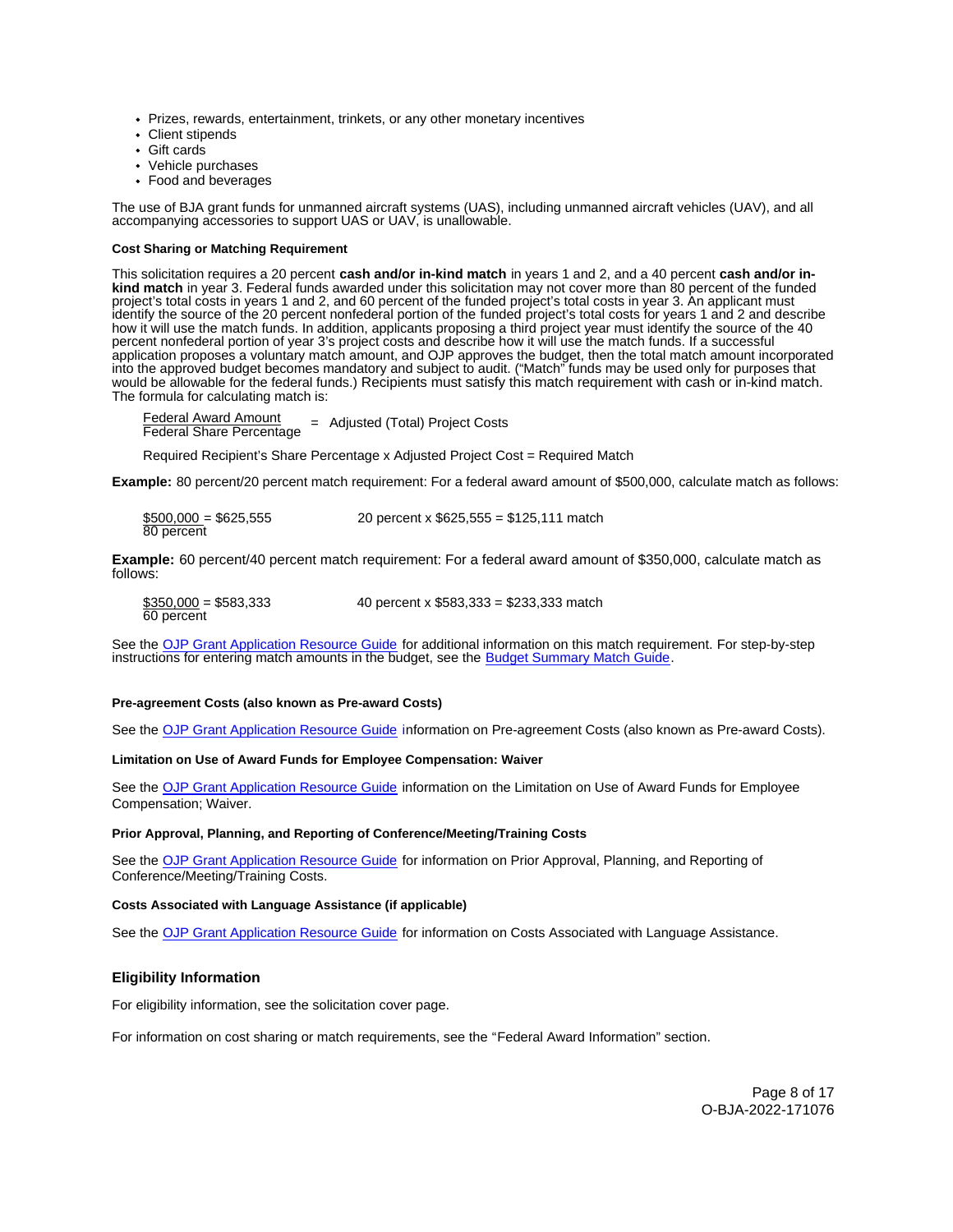## <span id="page-8-0"></span>**Application and Submission Information**

The following application elements **must** be included in the application to meet the basic minimum requirements to advance to peer review and receive consideration for funding:

- Proposal Abstract
- Proposal Narrative
- Budget Worksheet and Budget Narrative (web-based form) (The web-based form includes the budget details and the budget narrative.)
- **MOU between the Law Enforcement Agency and the Mental Health Agency to Demonstrate Partnership**

See the "Application Elements and Formatting Instructions" section of the [OJP Grant Application Resource Guide](https://www.ojp.gov/funding/apply/ojp-grant-application-resource-guide#application-elements) for information on what happens to an application that does not contain all the specified elements or is nonresponsive to the scope of the solicitation.

## **Information to Complete the Application for Federal Assistance (SF-424)**

The SF-424 must be submitted in Grants.gov. It is a required standard form used as a cover sheet for submission of preapplications, applications, and related information. See th[e OJP Grant Application Resource Guide](https://www.ojp.gov/funding/apply/ojp-grant-application-resource-guide#complete-application) for additional information on completing the SF-424.

In Section 8F of the SF-424, please include the name and contact information of the individual **who will complete the application in JustGrants**. JustGrants will use this information (email address) to assign the application to this user in JustGrants.

**Intergovernmental Review:** This solicitation ("funding opportunity") is not subject to Executive Order 12372. In completing the SF-424, an applicant is to answer question 19 by selecting the response that the "Program is not covered by E.O. 12372."

## **Standard Applicant Information (JustGrants 424 and General Agency Information)**

The "Standard Applicant Information" section of the JustGrants application is pre-populated with the SF-424 data submitted in Grants.gov. The applicant will need to review the Standard Applicant Information in JustGrants and make edits as needed. Within this section, the applicant will need to: add zip codes for areas affected by the project, confirm its Authorized Representative, and verify and confirm the organization's unique entity identifier, legal name, and address.

## **Proposal Abstract**

A proposal abstract (no more than 400 words) summarizing the proposed project, including primary activities, products and deliverables, the service area, and who will benefit from the proposed project, will be completed in the JustGrants web-based form. Proposal abstracts should be:

- Written for a general public audience.
- Submitted as a separate attachment with "Proposal Abstract" as part of its file name.
- Single-spaced, using a standard 12-point Times New Roman font with 1-inch margins.

**As a separate attachment, the proposal abstract will not count against the page limit for the proposal narrative.** In addition, the abstract must:

- 1. In one sentence, identify if a program-specific priority area will be addressed in the application (as addressed in the prior "Priority Considerations" section).
- 2. Include the names of the lead applicant and the partner applicant (justice/law enforcement and mental health agencies); if applicable, the target population and the proposed number of individuals the applicant plans to serve; the jurisdiction's population and demographic characteristics; a brief description of how the applicant plans to address the problem; and the amount of federal funding requested.
- 3. Indicate whether the applicant is a previous recipient of Connect and Protect: Law Enforcement Behavioral Health Response grant funds and include the award number.
- 4. Include a list of proposed subcontractors, if applicable.

If the applicant is seeking priority consideration, applicant **must** provide the following information:

- Which priority consideration is being sought.
- What page(s) in the proposal narrative provide documentation of the applicant's plan to respond to the priority consideration.

#### **Proposal Narrative**

The proposal narrative should be submitted as an attachment in JustGrants. The attached document should be double-

Page 9 of 17 O-BJA-2022-171076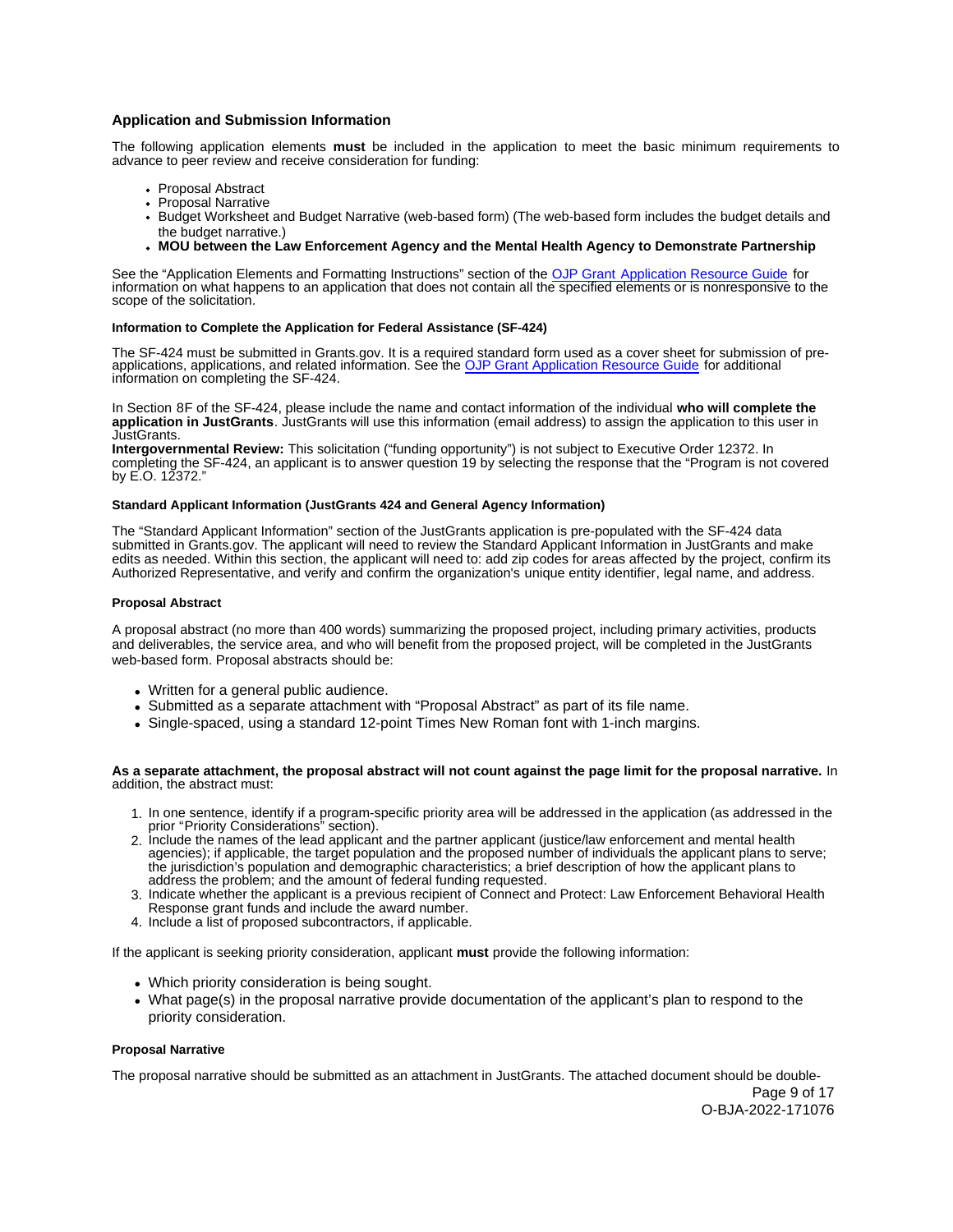<span id="page-9-0"></span>spaced, using a standard 12-point font; have no less than 1-inch margins; and should not exceed 15 pages. Pages should be numbered and submitted as an attachment*.* If the proposal narrative fails to comply with these length restrictions, BJA may consider such noncompliance in peer review and in final award decision. The following sections must be included as part of the proposal narrative:

- Description of the Issue:
- Identify or introduce the issue to be addressed by the grant and why this program/these proposed activities are necessary (significance/value).
- Describe and demonstrate understanding of the nature and scope of the issue to be addressed, using data and research as support.
- Describe successful efforts to date that address the identified needs. Describe the need for assistance and resources to address the problem. Briefly introduce how the applicant proposes to address the problem.
- Project Design and Implementation:
- Describe in detail the proposed deliverables during the planning and implementation phases. Address in detail how the applicant proposes to undertake and accomplish the objectives and deliverables.
- Describe the strategy to address the needs identified in the "Description of the Issue." Learn about and design best practice strategies that [improve outcomes for officers and citizens](https://takingthecall.csgjusticecenter.org/).
- Include a timeline/project plan that identifies the major tasks and deliverables of the proposed program and who is responsible for each activity, including data collection.
- Address whether any of the program-specific priority areas have been met.
- Explain the applicant's inability to fund the collaboration program adequately without federal assistance. Specify how the federal support will be used to supplement, and not supplant, state, local, American Indian tribe, or tribal organization sources of funding that would otherwise be available, including billing third-party resources for services already covered under programs such as Medicaid, Medicare, and the State Children's Insurance Program.

If the applicant is seeking priority consideration for Priority 1(A), it should address in this section how the proposed project(s) will promote racial equity and/or the removal of barriers to access and opportunity, and/or contribute to greater access to services, for communities that have been historically underserved, marginalized, and adversely affected by inequality.

- Capabilities and Competencies:
	- Describe the capabilities and competencies of the applicant to manage the award.
	- Provide a detailed description of the capacity of the partners and the key personnel to deliver the required services and perform the key tasks described in the "Program Design" section
	- Include a letter of support from the joint applicant agencies' executives demonstrating agency commitment to the project. Demonstration of the partners' commitment will contribute to higher scoring under this criterion.
	- Describe how the proposed management structure and staffing of the program will facilitate the delivery of the required services. The management and organizational structure should match the staffing needs necessary to accomplish the tasks outlined in the timeline/project plan. Information regarding the personnel assigned to these tasks and whether their résumés and role descriptions are included will contribute to the assignment of points relative to this criterion.
- Plan for Collecting the Data:

Note: Applicants are **not** required to submit performance data with the application. Rather, performance measure information is included as an alert that successful applicants will be required to submit performance data as part of each award's reporting requirements.

OJP will require each successful applicant to submit regular performance data that show the completed work's results. The performance data directly relate to the goals, objectives, and deliverables identified under the "Goals, Objectives, and Deliverables" section. Applicants can visit OJP's performance measurement page at [www.ojp.gov/performance](https://www.ojp.gov/performance) for an overview of performance measurement activities at OJP.

A list of performance measures questions for this program can be found at [https://bja.ojp.gov/sites/g/files/xyckuh186/files/media/document/Connect-and-Protect-Measures.pdf.](https://bja.ojp.gov/sites/g/files/xyckuh186/files/media/document/Connect-and-Protect-Measures.pdf)

BJA will require award recipients to submit performance measures data and performance reports in JustGrants. BJA will provide further guidance on the post-award submission process, if selected for an award.

Page 10 of 17 O-BJA-2022-171076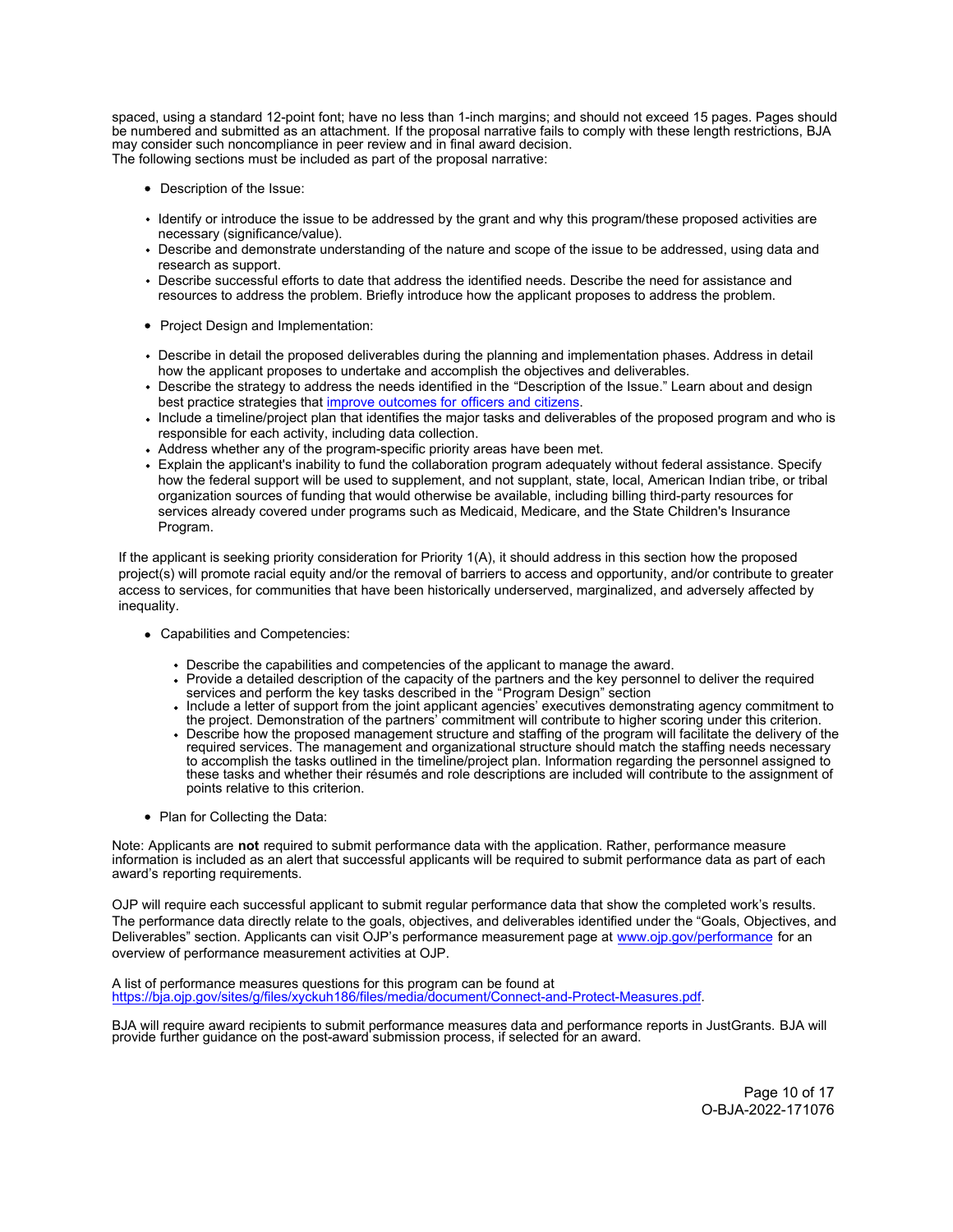## <span id="page-10-0"></span>**Note on Project Evaluations**

An applicant that proposes to use award funds through this solicitation to conduct project evaluations must follow the guidance under the "Note on Project Evaluations" section in the [OJP Grant Application Resource Guide.](https://www.ojp.gov/funding/apply/ojp-grant-application-resource-guide#project-evaluations)

#### **Goals, Objectives, Deliverables, and Timeline**

The applicants will submit the program's goals, objectives, and deliverables in the JustGrants web-based form.

#### **Budget and Associated Documentation**

#### **Budget Worksheet and Budget Narrative (Web-based Form)**

The applicant will complete the JustGrants web-based budget form. See the [OJP Grant Application Resource Guide](https://www.ojp.gov/funding/apply/ojp-grant-application-resource-guide#budget-prep) for additional information.

## **Indirect Cost Rate Agreement (if applicable)**

The applicant will submit its indirect cost rate agreement by uploading it as an attachment in JustGrants. See the OJP [Grant Application Resource Guide](https://www.ojp.gov/funding/apply/ojp-grant-application-resource-guide#budget-prep) for additional information.

## **Financial Management Questionnaire (including applicant disclosure of high-risk status)**

The applicant will download the questionnaire, complete it, and submit it by uploading it as an attachment in JustGrants. See the [OJP Grant Application Resource Guide](https://www.ojp.gov/funding/apply/ojp-grant-application-resource-guide#fm-internal-controls-questionnaire) for additional information and the link to the questionnaire.

#### **Disclosure of Process Related to Executive Compensation**

If applicable, applicants will submit a description of the process used to determine executive compensation by uploading the document as an attachment in JustGrants. See the "Application Attachments" section of the [OJP Grant Application](https://www.ojp.gov/funding/apply/ojp-grant-application-resource-guide#application-attachments)  [Resource Guide](https://www.ojp.gov/funding/apply/ojp-grant-application-resource-guide#application-attachments) for information.

## **Memoranda of Understanding (MOUs) and Other Supportive Documents**

Applicants are required to submit an MOU between the criminal justice agency and the mental health service agency to demonstrate partnership

#### **Additional Application Components**

Applicants will attach the additional requested documentation in JustGrants.

#### **Tribal Authorizing Resolution**

An application in response to this solicitation may require inclusion of tribal authorizing documentation as an attachment. If applicable, the applicant will submit the tribal authorizing documentation by uploading it as an attachment in JustGrants. See the [OJP Grant Application Resource Guide](https://www.ojp.gov/funding/apply/ojp-grant-application-resource-guide#tribal-authorizing-resolution) for information on tribal authorizing resolutions.

#### **Research and Evaluation Independence and Integrity Statement**

If an application proposes research (including research and development) and/or evaluation, the applicant must demonstrate research/evaluation independence and integrity, including appropriate safeguards, before it may receive award funds. The applicant will submit documentation of its research and evaluation independence and integrity by uploading it as an attachment in JustGrants. For additional information, see th[e OJP Grant Application Resource Guide.](https://www.ojp.gov/funding/apply/ojp-grant-application-resource-guide#research-evaluation)

#### **Disclosures and Assurances**

The applicant will address the following disclosures and assurances.

## **Disclosure of Lobbying Activities**

Complete and submit the SF-LLL in Grants.gov. See the [OJP Grant Application Resource Guide](https://www.ojp.gov/funding/apply/ojp-grant-application-resource-guide#apply) for additional information.

#### **DOJ Certified Standard Assurances**

Review and accept the DOJ Certified Standard Assurances in JustGrants. See the [OJP Grant Application Resource Guide](https://www.ojp.gov/funding/apply/ojp-grant-application-resource-guide#administrative) for additional information.

> Page 11 of 17 O-BJA-2022-171076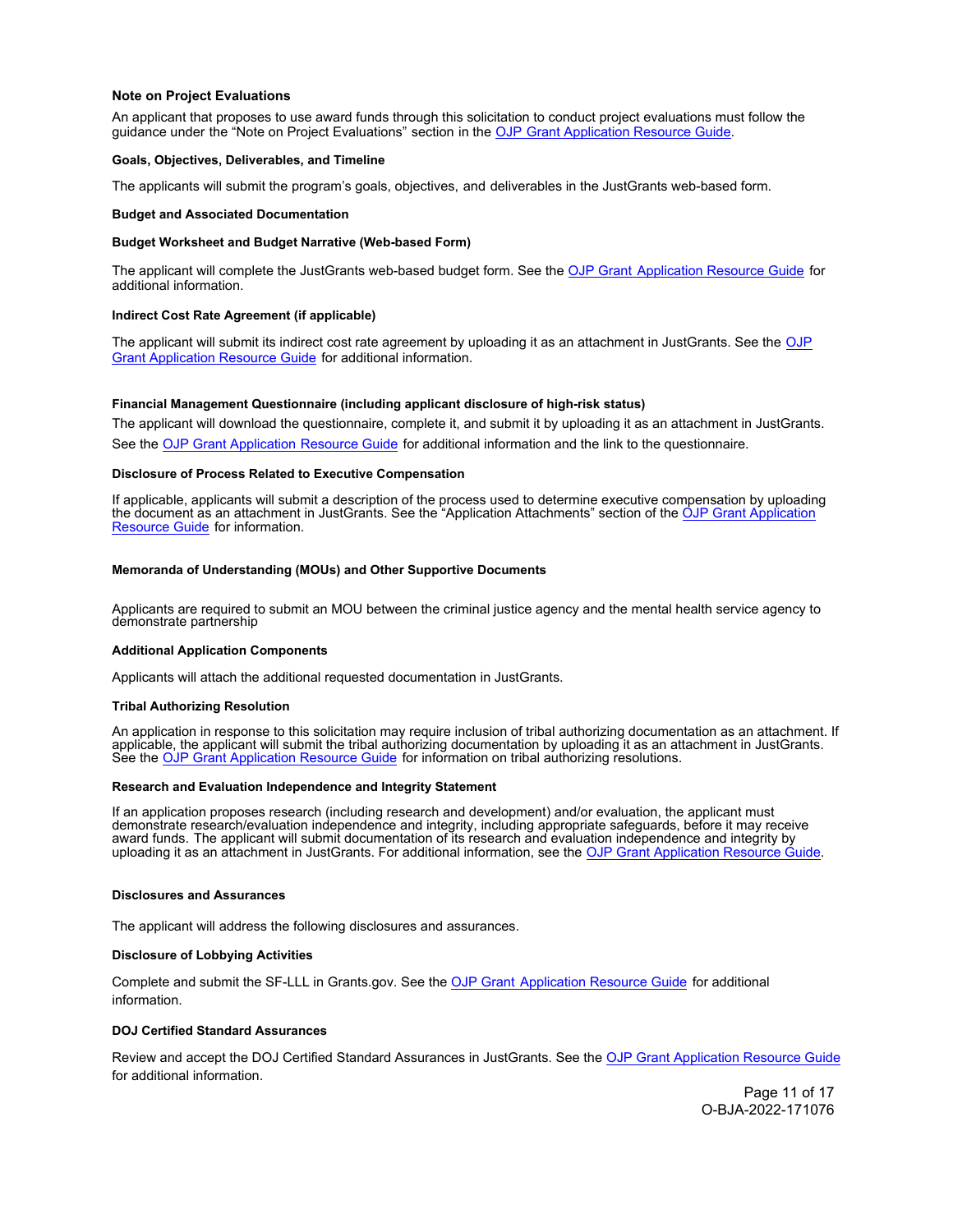## <span id="page-11-0"></span>**Applicant Disclosure of Duplication in Cost Items**

Complete the JustGrants web-based Applicant Disclosure of Duplication in Cost Items form. See the [OJP Grant](https://www.ojp.gov/funding/apply/ojp-grant-application-resource-guide#applicant-disclosure-pending-applications)  [Application Resource Guide](https://www.ojp.gov/funding/apply/ojp-grant-application-resource-guide#applicant-disclosure-pending-applications) for additional information.

## **DOJ Certifications Regarding Lobbying; Debarment, Suspension and Other Responsibility Matters; and Drug-Free Workplace Requirements**

Review and accept the DOJ Certified Certifications Regarding Lobbying; Debarment, Suspension, and Other Responsibility Matters; Drug-Free Workplace Requirements; and Law Enforcement and Community Policing in JustGrants. See the [OJP Grant Application Resource Guide.](https://www.ojp.gov/funding/apply/ojp-grant-application-resource-guide#administrative)

## **Applicant Disclosure and Justification – DOJ High Risk Grantees (if applicable)**

If applicable, submit the DOJ High Risk Disclosure and Justification as an attachment in JustGrants. A DOJ High Risk Grantee is an award recipient that has received a DOJ High Risk designation based on a documented history of unsatisfactory performance, financial instability, management system or other internal control deficiencies, or noncompliance with award terms and conditions on prior awards, or that is otherwise not responsible. See th[e OJP Grant](https://www.ojp.gov/funding/apply/ojp-grant-application-resource-guide#applicant-disclosure-justification)  [Application Resource Guide](https://www.ojp.gov/funding/apply/ojp-grant-application-resource-guide#applicant-disclosure-justification) for additional information.

## **How to Apply**

Step 1: The applicant must submit the **SF-424** and an **SF-LLL** in Grants.gov at <https://www.grants.gov/web/grants/register.html>.

Step 2: The applicant must then submit the **full application,** including attachments, in JustGrants at [JustGrants.usdoj.gov](https://justicegrants.usdoj.gov/).

For additional information, see the "How to Apply" section in th[e OJP Grant Application Resource Guide](https://www.ojp.gov/funding/apply/ojp-grant-application-resource-guide#apply) and the DOJ [Application Submission Checklist.](https://justicegrants.usdoj.gov/sites/g/files/xyckuh296/files/media/document/appln-submission-checklist.pdf)

## **Submission Dates and Time**

The **SF-424** and the **SF-LLL** must be submitted in Grants.gov by 8:59 PM ET on May 27, 2022.

The **full application** must be submitted in JustGrants by 08:59 PM ET June 1, 2022.

OJP urges applicants to submit their Grants.gov and JustGrants submissions prior to the due dates to allow sufficient time to correct errors and resubmit by the submission deadlines if a rejection notification is received. To be considered timely, the **full application** must be submitted in JustGrants by the JustGrants application deadline.

## **Experiencing Unforeseen Technical Issues**

An applicant that experiences unforeseen SAM.gov, Grants.gov, or JustGrants technical issues beyond its control that prevent application submission by the deadline must demonstrate all efforts in requesting technical support in order to submit an application by the deadline. Technical support is available via phone and email to the applicable SAM.gov, Grants.gov, or JustGrants support centers or service desks in which an applicant received a ticket number for resolution. If an applicant misses a deadline due to unforeseen technical difficulties, the applicant may request a waiver to submit an application after the deadline. *Note: If an applicant does not submit all the required Grants.gov forms by the Grants.gov deadline, the applicant will not be able to proceed to the JustGrants portion of the application process.*  An applicant experiencing technical difficulties with the following systems must contact the associated support desk indicated below to report the technical issue and receive a tracking number:

- [Grants.gov](https://Grants.gov) Contact the Grants.gov Customer Support Hotline
- SAM.gov Contact the **SAM Help Desk (Federal Service Desk)**
- JustGrants Contact the JustGrants Support Desk at [JustGrants.Support@usdoj.gov](mailto:JustGrants.Support@usdoj.gov) or 833–872–5175

An applicant requesting a waiver to submit a late application must document their request for technical assistance in an email to the OJP Response Center at [grants@ncjrs.gov\]](mailto:grants@ncjrs.gov) **within 24 hours after the application deadline** to request approval to submit its application after the deadline. If an applicant has technical issues with [Grants.gov,](https://Grants.gov) the applicant must contact the [Grants.gov](https://Grants.gov) Customer Support Hotline within 24 hours of the [Grants.gov](https://Grants.gov) deadline to request approval to submit after the deadline. However, waiver requests will not be reviewed until after the JustGrants deadline to allow time

> Page 12 of 17 O-BJA-2022-171076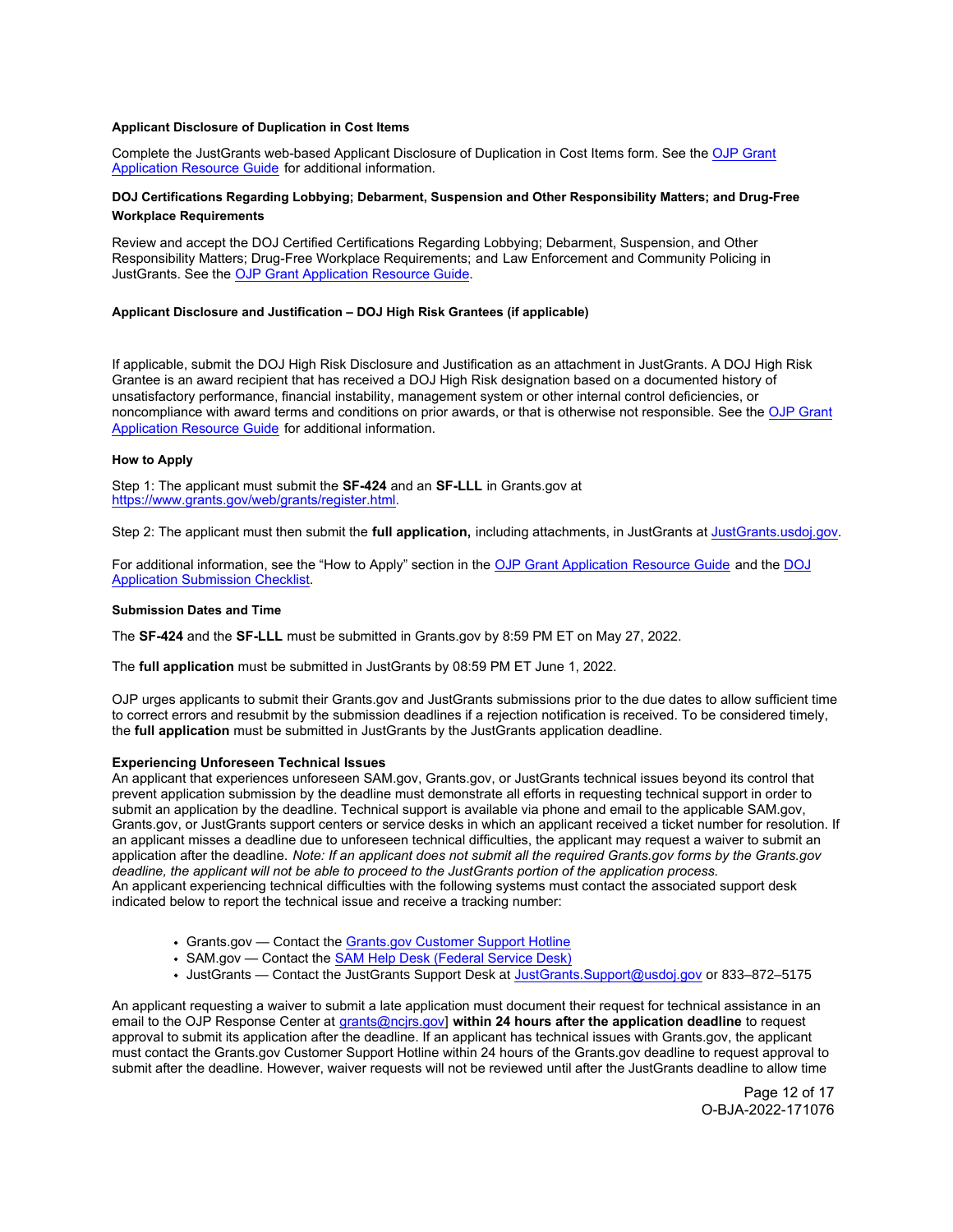<span id="page-12-0"></span>for all waivers to be submitted. Waiver requests to submit after the submission deadline must:

- Describe the technical difficulties experienced.
- Include a timeline of the applicant's submission efforts (e.g., what date and time did the error occur, what date and time was action taken to resolve the issue and resubmit, and what date and time did support representatives respond).
- Include an attachment(s) of the complete grant application and all required documentation and material.
- Include the applicant's Unique Entity Identifier (UEI), any applicable SAM.gov tracking number(s), [Grants.gov](https://Grants.gov) Help Desk, and JustGrants Support Desk Ticket Numbers.

OJP will review each request for late submission and required supporting documentation and notify the applicant whether<br>the request has been approved or denied. For more details on [the waiver process, OJP encourages ap](https://www.ojp.gov/funding/apply/ojp-grant-application-resource-guide#experiencing-unforeseen-technical-issues)plic

## **Application Review Information**

#### **Review Criteria**

Applications that meet the basic minimum requirements will be evaluated by peer reviewers on how the proposed project/program addresses the following criteria:

- 1. Description of the Issue (15 percent) Evaluate the applicant's understanding of the program/issue to be addressed.
- 2. Project Design and Implementation (40 percent) Evaluate the adequacy of the proposal, including the goals, objectives, timelines, milestones, and deliverables.
- 3. Capabilities and Competencies (30 percent) Evaluate the administrative and technical capacity of the applicant to successfully accomplish the goals and objectives.
- 4. Plan for Collecting the Data Required for this Solicitation's Performance Measures (5 percent) Evaluate the applicant's understanding of the performance data reporting requirements and the plan for collecting the required data.
- 5. Budget (10 percent) Evaluate for completeness, cost effectiveness, and allowability (e.g., reasonable, allocable, and necessary for project activities).

## **Other Review Criteria/Factors**

Other important considerations for BJA include geographic diversity, strategic priorities (specifically including, but not limited to, those priority areas already mentioned), available funding, past performance, program-specific priorities, and the extent to which the budget worksheet and budget narrative (web-based form) accurately explain project costs that are reasonable, necessary, and otherwise allowable under federal law and applicable federal cost principles.

#### **Review Process**

Applications submitted under this solicitation that meet the basic minimum requirements will be evaluated for technical merit by a peer review panel(s) in accordance with OJP peer review policy and procedures using the review criteria listed above.

OJP screens applications to ensure they meet the basic minimum requirements prior to conducting the peer review. Although specific requirements may vary, the following are common requirements applicable to all OJP solicitations:

- The application must be submitted by an eligible type of applicant.
- The application must request funding within programmatic funding constraints (if applicable).
- The application must be responsive to the scope of the solicitation.
- The application must include all items necessary to meet the basic minimum requirements.

Pursuant to the Part 200 Uniform Requirements, before award decisions are made, OJP also reviews information related to the degree of risk posed by the applicant. Among other things to help assess whether an applicant with one or more prior federal awards has a satisfactory record with respect to performance, integrity, and business ethics, OJP checks whether the applicant is listed in SAM as excluded from receiving a federal award.

In addition, if OJP anticipates that an award will exceed \$250,000 in federal funds, OJP also must review and consider any information about the applicant that appears in the non-public segment of the integrity and performance system accessible through SAM (currently, the Federal Awardee Performance and Integrity Information System, FAPIIS). **Important note on FAPIIS:** An applicant may review and comment on any information about itself that currently appears in FAPIIS and was entered by a federal awarding agency. OJP will consider such comments by the applicant, in addition to the other information in FAPIIS, in its assessment of the risk posed by the applicant.

Absent explicit statutory authorization or written delegation of authority to the contrary, all final award decisions will be made by the Assistant Attorney General, who may consider not only peer review ratings and BJA recommendations, but also other factors as indicated in this section.

> Page 13 of 17 O-BJA-2022-171076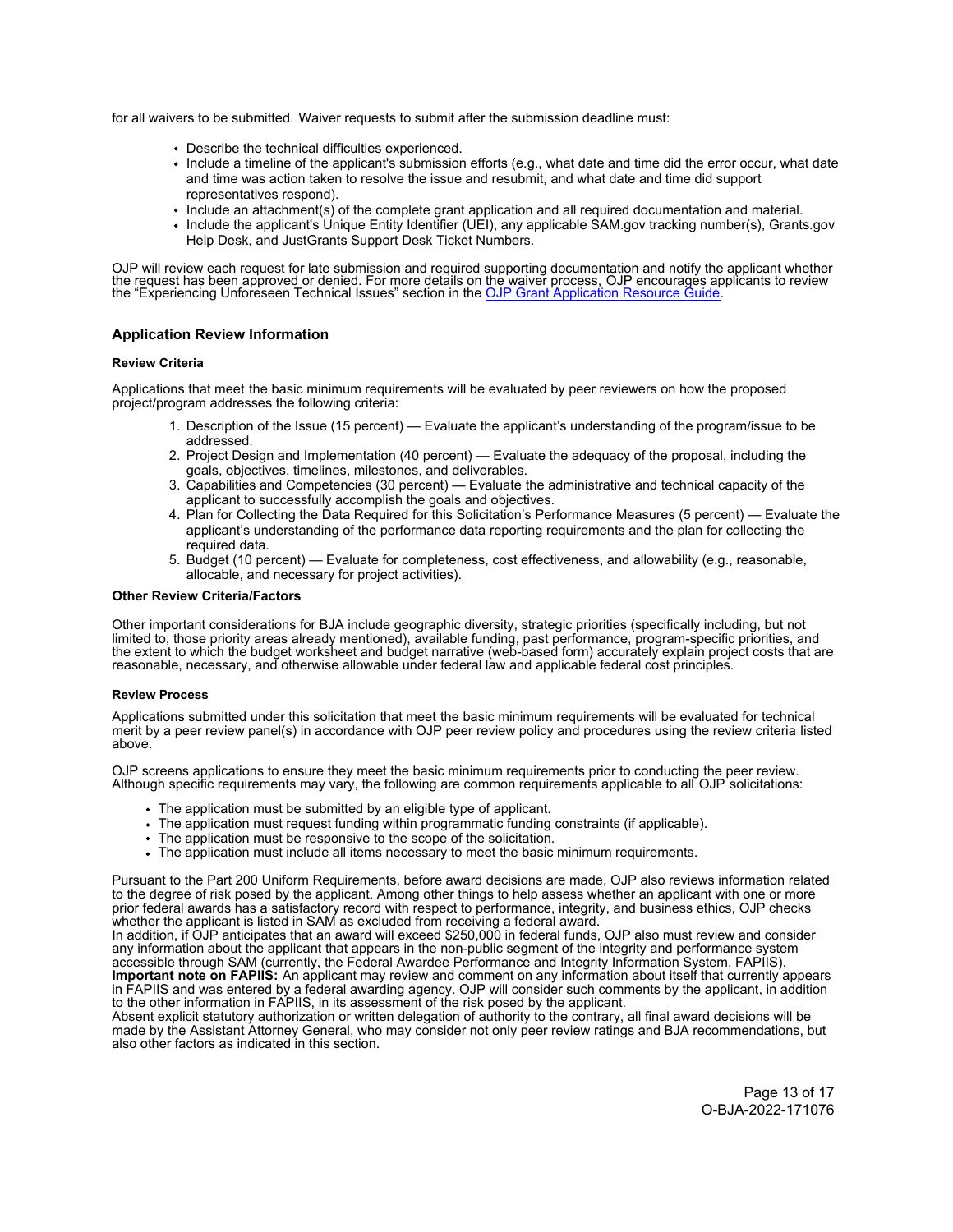## <span id="page-13-0"></span>**Federal Award Administration Information**

#### **Federal Award Notices**

See the [OJP Grant Application Resource Guide](https://www.ojp.gov/funding/apply/ojp-grant-application-resource-guide#federal-award-notices) for information on award notifications and instructions.

## **Administrative, National Policy, and Other Legal Requirements**

If selected for funding, in addition to implementing the funded project consistent with the OJP-approved application, the recipient must comply with all award conditions and all applicable requirements of federal statutes and regulations, including applicable requirements referred to in the assurances and certifications executed in connection with award acceptance. For additional information on these legal requirements, see the "Administrative, National Policy, and Other Legal Requirements" section in the [OJP Grant Application Resource Guide.](https://www.ojp.gov/funding/apply/ojp-grant-application-resource-guide#administrative)

#### **Information Technology (IT) Security Clauses**

An application in response to this solicitation may require inclusion of information related to information technology security. See the [OJP Grant Application Resource Guide](https://www.ojp.gov/funding/apply/ojp-grant-application-resource-guide#information-technology) for information on information technology security.

#### **General Information about Post-Federal Award Reporting Requirements**

In addition to the deliverables described in the "Program Description" section, all award recipients under this solicitation will be required to submit certain reports and data.

Required reports. Award recipients typically must submit quarterly financial reports, performance reports, final financial and performance reports, programmatic certifications and, if applicable, an annual audit report in accordance with the Part 200 Uniform Requirements or specific award conditions. Future awards and fund drawdowns may be withheld if reports are delinquent. (In appropriate cases, OJP may require additional reports.)

See the [OJP Grant Application Resource Guide](https://www.ojp.gov/funding/apply/ojp-grant-application-resource-guide#general-information) for additional information on specific post-award reporting requirements, including performance measure data.

## **Federal Awarding Agency Contact(s)**

For OJP contact(s), see the solicitation cover page. For contact information for [Grants.gov,](https://Grants.gov) see the solicitation cover page. For contact information for JustGrants, see the solicitation cover page.

#### **Other Information**

#### **Freedom of Information and Privacy Act (5 U.S.C. 552 and 5 U.S.C. 552a)**

See the [OJP Grant Application Resource Guide](https://www.ojp.gov/funding/apply/ojp-grant-application-resource-guide#foia) for information on the Freedom of Information and Privacy Act (5 U.S.C. 552 and 5 U.S.C. 552a).

#### **Provide Feedback to OJP**

See the [OJP Grant Application Resource Guide](https://www.ojp.gov/funding/apply/ojp-grant-application-resource-guide#feedback) for information on how to provide feedback to OJP.

## **Performance Measures**

Note: Applicants are **not** required to submit performance data with the application. Rather, performance measure information is included as an alert that successful applicants will be required to submit performance data as part of each award's reporting requirements.

OJP will require each successful applicant to submit regular performance data that show the completed work's results. The performance data directly relate to the goals, objectives, and deliverables identified under the "Goals, Objectives, and Deliverables" section. Applicants can visit OJP's performance measurement page at [www.ojp.gov/performance](https://www.ojp.gov/performance) for an overview of performance measurement activities at OJP.

A list of performance measures questions for this program can be found at https://bja.ojp.gov/sites/g/files/xyckuh186/files/media/document/Connect-and-Protect-Measures.pdf.

BJA will require award recipients to submit performance measures data and performance reports in JustGrants. BJA will Page 14 of 17 O-BJA-2022-171076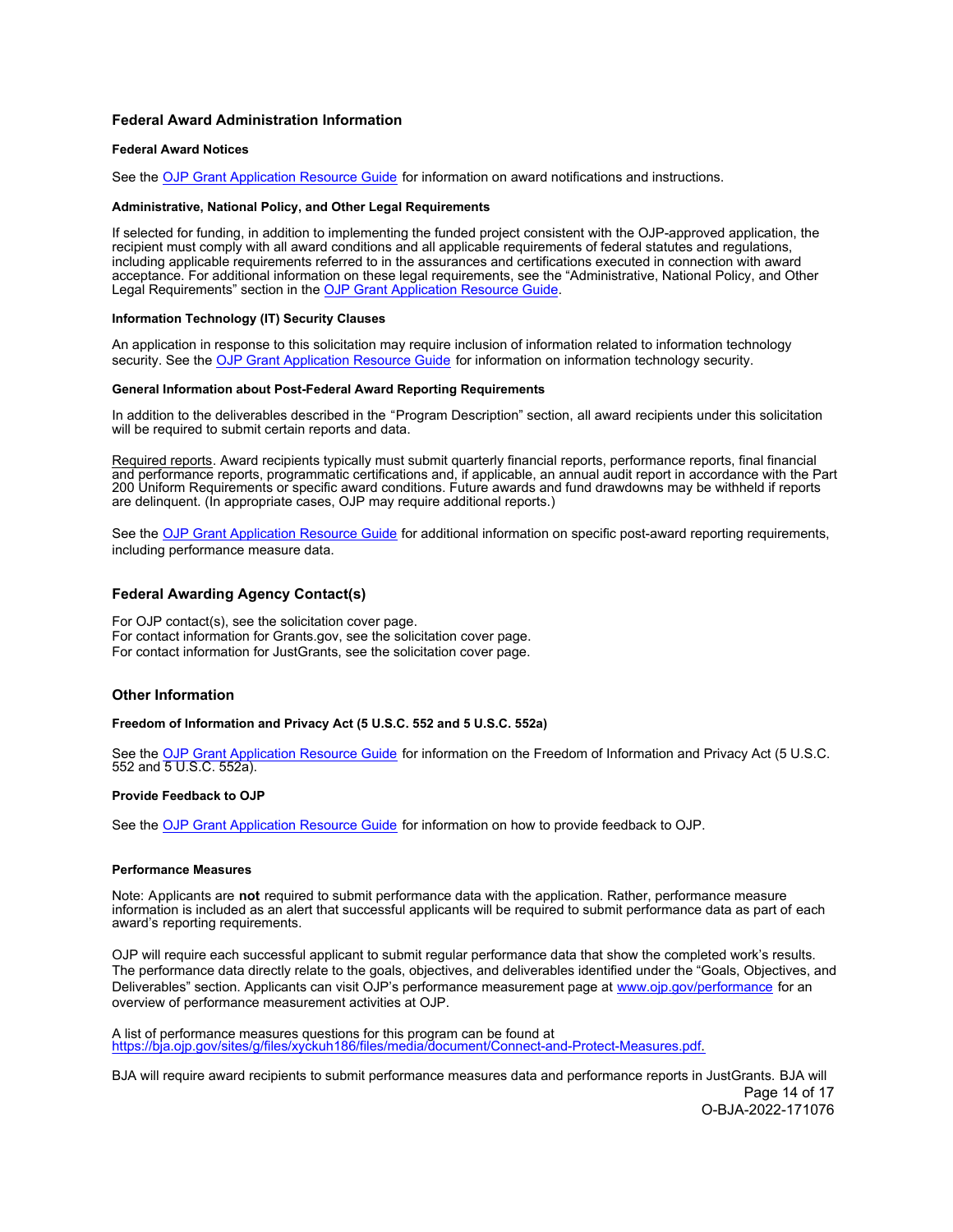<span id="page-14-0"></span>provide further guidance on the post-award submission process, if selected for an award.

## **Application Checklist**

## **BJA FY 2022 Connect and Protect: Law Enforcement Behavioral Health Response Program**

This application checklist has been created as an aid in developing an application. The [DOJ Application](https://justicegrants.usdoj.gov/sites/g/files/xyckuh296/files/media/document/appln-submission-checklist.pdf) Submission [Checklist](https://justicegrants.usdoj.gov/sites/g/files/xyckuh296/files/media/document/appln-submission-checklist.pdf) is another resource.

## **What an Applicant Must Do:**

*Prior to registering in Grants.gov:*

• Confirm your Entity's [System Award Management \(SAM\) Registration Information](https://sam.gov/content/home) (see OJP Grant Application [Resource Guide](https://www.ojp.gov/funding/apply/ojp-grant-application-resource-guide#apply))

*To register in [Grants.gov](https://Grants.gov)*:

- Acquire an Authorized Organization Representative (AOR) and a [Grants.gov](https://Grants.gov) username and password (see [OJP Grant Application Resource Guide\)](https://www.ojp.gov/funding/apply/ojp-grant-application-resource-guide#apply)
- Acquire AOR confirmation from the E-Business Point of Contact (E-Biz POC) (see OJP Grant Application [Resource Guide\)](https://www.ojp.gov/funding/apply/ojp-grant-application-resource-guide#apply)

## *To find the funding opportunity:*

- Search for the funding opportunity in [Grants.gov](https://Grants.gov) using the opportunity number, Assistance Listing or keyword(s)
- Select the correct Competition ID
- Access the funding opportunity and application package (see Step 7 in th[e OJP Grant Application](https://www.ojp.gov/funding/apply/ojp-grant-application-resource-guide#apply)  <u>lesource Guide</u>)
- Sign up for [Grants.gov](https://Grants.gov) email <u>[notifications](https://www.grants.gov/web/grants/manage-subscriptions.html)</u> (optional) (see <u>OJP Grant Application Resource Guide</u>)
- Read [Important Notice: Applying for Grants in Grants.gov](https://ojp.gov/funding/Apply/Grants-govInfo.htm)
- Read OJP policy and guidance on conference approval, planning, and reporting available at [ojp.gov/financialguide/DOJ/PostawardRequirements/chapter3.10a.htm](https://ojp.gov/financialguide/DOJ/PostawardRequirements/chapter3.10a.htm) (see [OJP Grant Application](https://www.ojp.gov/funding/apply/ojp-grant-application-resource-guide#prior-approval)  [Resource Guide\)](https://www.ojp.gov/funding/apply/ojp-grant-application-resource-guide#prior-approval)

## **Overview of Post-Award Legal Requirements:**

Review the ["Overview of Legal Requirements Generally Applicable to OJP Grants and Cooperative Agreements -](https://www.ojp.gov/funding/explore/legal-overview-awards) [FY 2022 Awards"](https://www.ojp.gov/funding/explore/legal-overview-awards) in the [OJP Funding Resource Center.](https://www.ojp.gov/funding/explore/legal-overview-awards)

## **Review Scope Requirement:**

The federal amount requested is within the allowable limit(s) of \$550,000.

## **Review Eligibility Requirement:**

Eligible applicants are states, units of local government, mental health agencies partnering with law enforcement, and federally recognized American Indian tribal governments (as determined by the Secretary of the Interior). BJA will only accept applications that demonstrate the proposed program will be administered jointly by an agency with responsibility for public safety and a mental health agency.

## **Prepare to submit the Application for Federal Assistance standard form (SF)-424 and Disclosure of Lobbying Activities form (SF-LLL)**

- Review Information to complete the Application for Federal Assistance (SF-424) in [Grants.gov](https://Grants.gov)
- Complete Standard Applicant Information (SF-424 information from [Grants.gov](https://Grants.gov))
- Submit the **SF-424** and **SF-LLL** in [Grants.gov](https://Grants.gov)

*After the SF-424 and SF-LLL submission in [Grants.gov](https://Grants.gov)*, *receive [Grants.gov](https://Grants.gov) email notifications that:* 

Submission has been received in [Grants.gov](https://Grants.gov) Submission has either been successfully validated or rejected with errors (see [OJP Grant Application](https://www.ojp.gov/funding/apply/ojp-grant-application-resource-guide#apply) 

> Page 15 of 17 O-BJA-2022-171076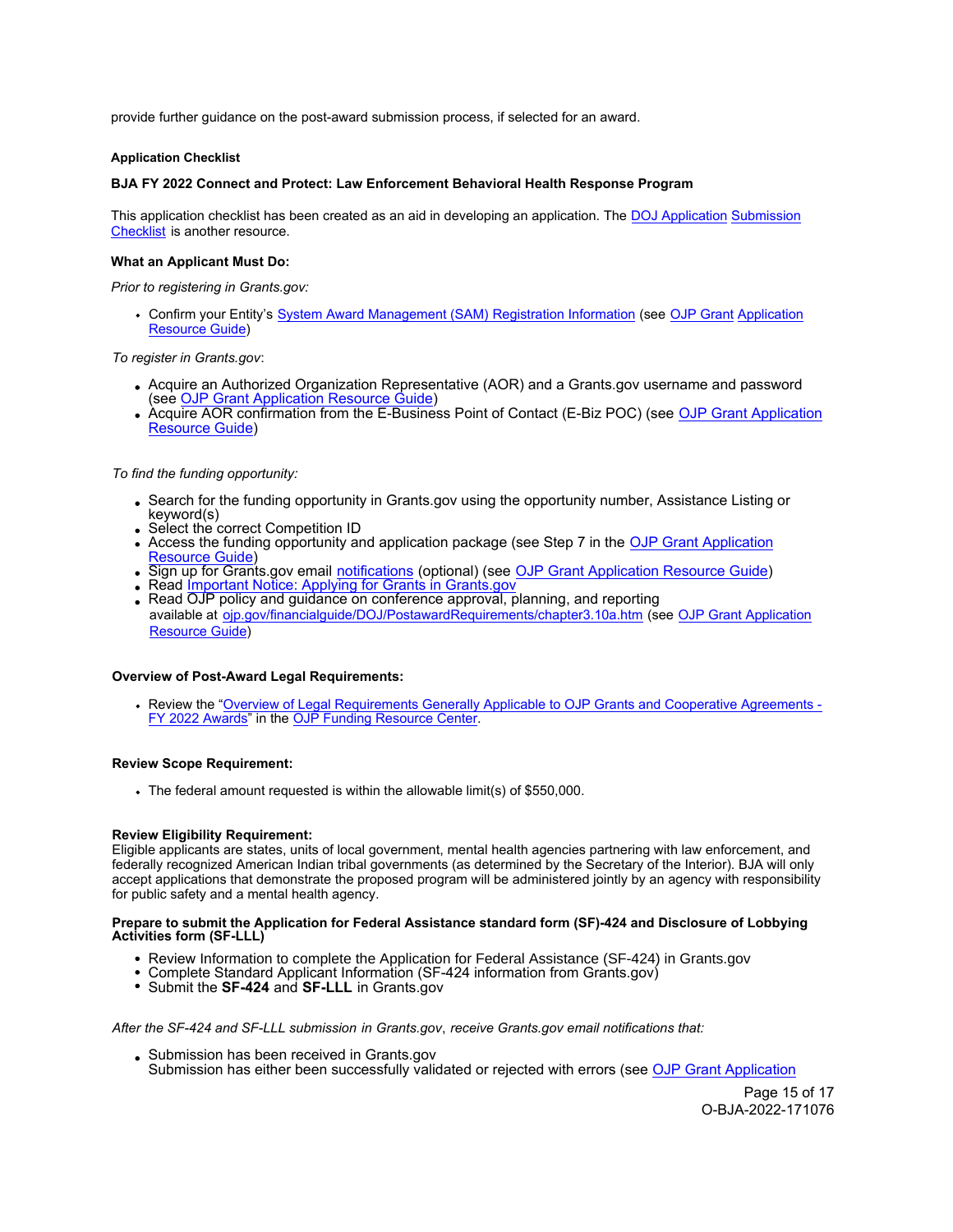## [Resource Guide\)](https://www.ojp.gov/funding/apply/ojp-grant-application-resource-guide#apply)

*If no [Grants.gov](https://Grants.gov) receipt and validation, or error notifications are received:* 

Contact BJA or [Grants.gov](https://Grants.gov) Customer Support Hotline at 800-518-4726, 606-545-5035, at Grants.gov [customer support webpage, or email at support@grants.gov regarding technical difficulties \(see OJP Grant](https://www.ojp.gov/funding/apply/ojp-grant-application-resource-guide#apply) Application [Resource Guide\)](https://www.ojp.gov/funding/apply/ojp-grant-application-resource-guide#apply)

*Receive email notification to complete application in JustGrants* 

• Proceed to complete application in JustGrants

## **Content of Application Submission: Critical Application Elements**

The following items are critical application elements required to pass the basic minimum requirements review. If OJP determines that an application does not include the following elements, it will neither proceed to peer review, nor receive further consideration.

- Proposal Abstract
- Proposal Narrative
- Budget Worksheet and Budget Narrative (web-based form)
- MOU between the law enforcement agency and the mental health agency to demonstrate partnership

## **Budget and Associated Documentation:**

- Indirect Cost Rate Agreement (if applicable) (see [OJP Grant Application Resource Guide\)](https://www.ojp.gov/funding/apply/ojp-grant-application-resource-guide#indirect-cost)
- Financial Management and System of Internal Controls Questionnaire (se[e OJP Grant Application Resource Guide\)](https://www.ojp.gov/funding/apply/ojp-grant-application-resource-guide#fm-internal-controls-questionnaire)

Disclosure of Process related to Executive Compensation (se[e OJP Grant Application Resource Guide\)](https://www.ojp.gov/funding/apply/ojp-grant-application-resource-guide#disclosure-process-executive)

## **Additional Application Components:**

- Tribal Authorizing Resolution (if applicable) (see OJP Grant Application Resource Guide)
- Research and Evaluation Independence and Integrity (see [OJP Grant Application Resource Guide\)](https://www.ojp.gov/funding/apply/ojp-grant-application-resource-guide#research-evaluation)
- Request and Justification for Employee Compensation; Waiver (if applicable) (see [OJP Grant Application Resource Guide\)](https://www.ojp.gov/funding/apply/ojp-grant-application-resource-guide#limitation-use-award)  Subrecipient information

## **Disclosures and Assurances:**

- [Disclosure of Lobbying Activities \(SF-LLL\)](https://ojp.gov/funding/Apply/Resources/Disclosure.pdf) (see [OJP Grant Application Resource Guide\)](https://www.ojp.gov/funding/apply/ojp-grant-application-resource-guide#disclosure-lobby)
- Applicant Disclosure of Duplication in Cost Items (see [OJP Grant Application Resource Guide\)](https://www.ojp.gov/funding/apply/ojp-grant-application-resource-guide#applicant-disclosure-pending-applications)
- DOJ Certified Standard Assurances (see [OJP Grant Application Resource Guide\)](https://www.ojp.gov/funding/apply/ojp-grant-application-resource-guide#administrative)
- DOJ Certifications Regarding Lobbying; Debarment, Suspension, and Other Responsibility Matters; and Drug-Free Workplace Requirements (see OJP Grant Application Resource Guide)
- Applicant Disclosure and Justification DOJ High Risk Grantees (if applicable) (see OJP Grant [Application Resource Guide\)](https://www.ojp.gov/funding/apply/ojp-grant-application-resource-guide#applicant-disclosure-justification)

#### *Submit application in JustGrants:*

Application has been successfully submitted in JustGrants

*If no JustGrants application submission, validation, or error notifications are received:*